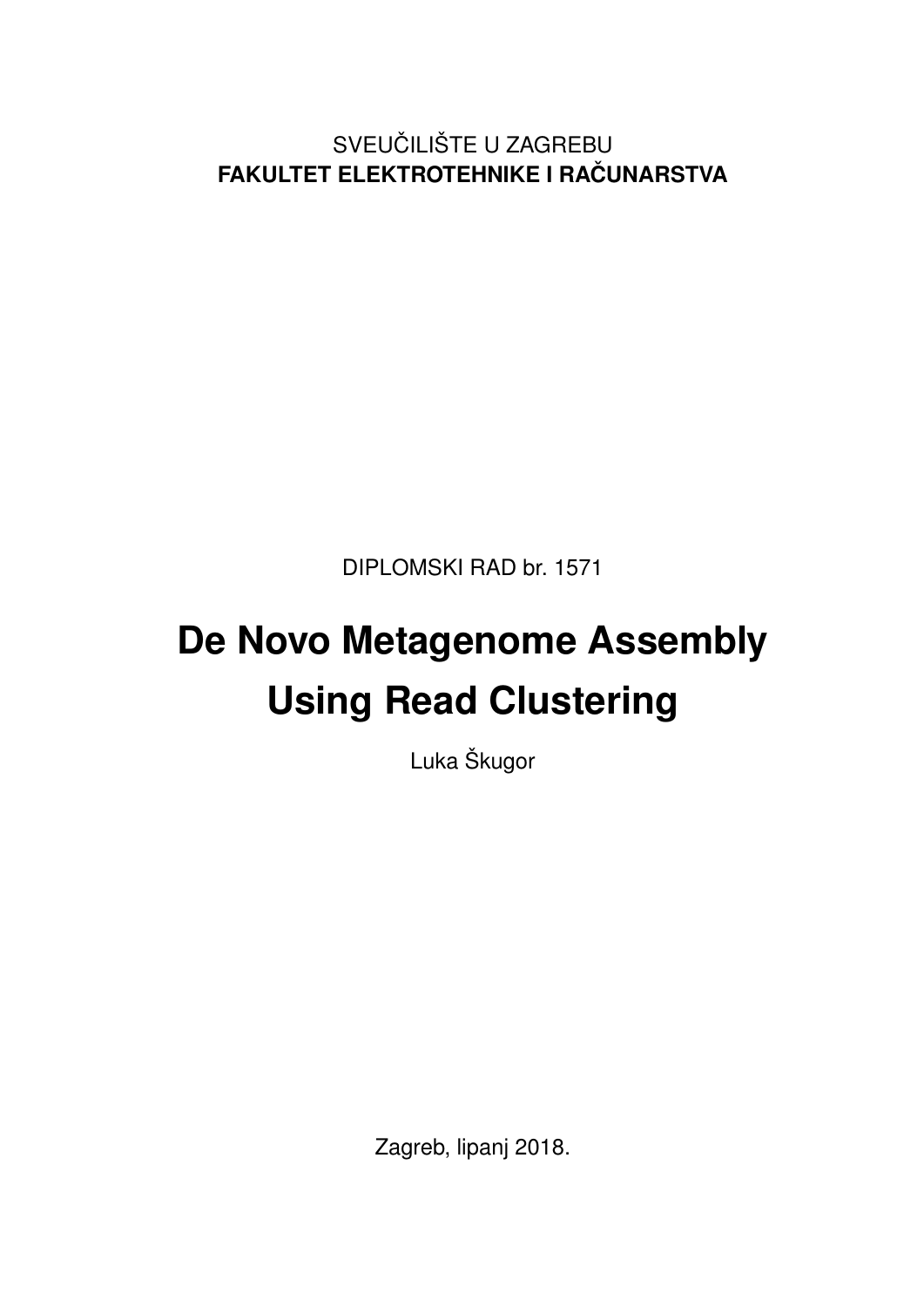#### **UNIVERSITY OF ZAGREB** FACULTY OF ELECTRICAL ENGINEERING AND COMPUTING **MASTER THESIS COMMITTEE**

Zagreb, 2 March 2018

### MASTER THESIS ASSIGNMENT No. 1571

| Student: | Luka Škugor (0036478527) |
|----------|--------------------------|
| Study:   | Computing                |
| Profile: | <b>Computer Science</b>  |

De Novo Metagenome Assembly Using Read Clustering Title:

#### Description:

Accurate and contiguous de novo genome assemblies are now possible owing to third generation of sequencing which produces much longer reads than its predecessors. The OLC paradigm, short for overlap-layout-consensus, is best tailored and mostly used for this task. The next logical step is to expand de novo assembly to metagenomes, i.e. de novo assembling samples containing DNA sequences of multiple different species. The goal of this work is to design and develop a tool which will cluster reads by present species and assemble each cluster separately using publicly available OLC assemblers. Clustering should be done using most appropriate machine learning algorithms. The solution should be appropriated for parallel architectures and implemented in C++ or Python. The source code has to be documented using comments and should follow the Google C++ or Python Style Guide when possible. The complete application should be hosted on GitHub under an OSI-approved license.

Issue date: Submission date: 16 March 2018 29 June 2018

Mentor:

Associate Professor Mile Šikić, PhD

Committee Secretary:

Assistant Professor Tomislav Hrkać, PhD

Committee Chair:

 $M + 2 - N - 1$ 

Full Professor Siniša Srblijć.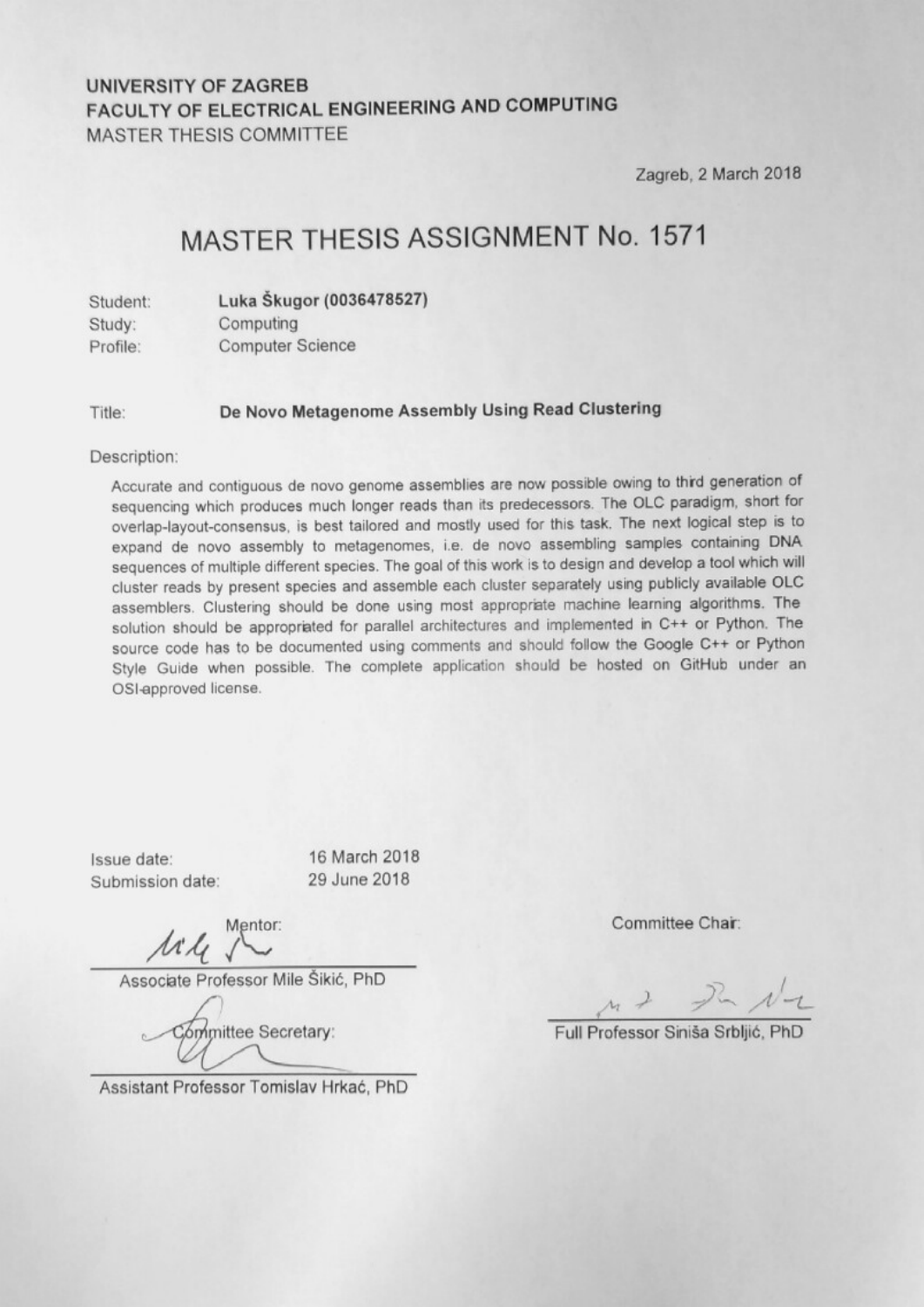#### SVEUČILIŠTE U ZAGREBU FAKULTET ELEKTROTEHNIKE I RAČUNARSTVA ODBOR ZA DIPLOMSKI RAD PROFILA

Zagreb, 2. ožujka 2018.

### DIPLOMSKI ZADATAK br. 1571

| Pristupnik: | Luka Skugor (0036478527) |
|-------------|--------------------------|
| Studij:     | Računarstvo              |
| Profil:     | Računarska znanost       |

Zadatak: De novo sastavljanje metagenoma koristeći metode za grupiranje očitanja

Opis zadatka:

De novo sastavljanje genoma s malom stopom fragmentiranosti donekle je moguće zahvaljujući trećoj generaciji sekvenciranja koja proizvodi puno duža očitanja u odnosu na prethodne generacije. Najprikladnija i uz to najkorištenija metoda sastavljanja genoma je OLC paradigma, što je skraćeno od preklapanje-razmještaj-konsenzus. Sljedeći logičan korak u de novo sastavljanju genoma je proširenje na metagenome, tj. sastavljanje uzoraka koji sadrže DNA molekule više različitih organizama. Tema ovog rada je dizajn i razvoj alata koji će grupirati očitanja po prisutnim organizmima te sastaviti svaki skup zasebno pomoću već postojećih OLC asemblera. Za grupiranje očitanja treba isprobati nekoliko različitih metoda strojnog učenja te odabrati najbolju. Rješenje mora biti napisano u jeziku C++ ili Python. Programski kod je potrebno komentirati i pri pisanju pratiti stil opisan u Googleovom C++ ili Python vodiču. Kompletnu aplikaciju postaviti na GitHub pod jednu od OSI odobrenih licenci.

Zadatak uručen pristupniku: 16. ožujka 2018. Rok za predaju rada: 29. lipnja 2018.

lile s

Izv. prof. dr. sc. Mile Šikić

**Dielovóda:** 

Doc. dr. Sc. Tomislay Hrkać

Predsjednik odbora za diplomski rad profila:

 $\mu \rightarrow \mu \rightarrow \mu'$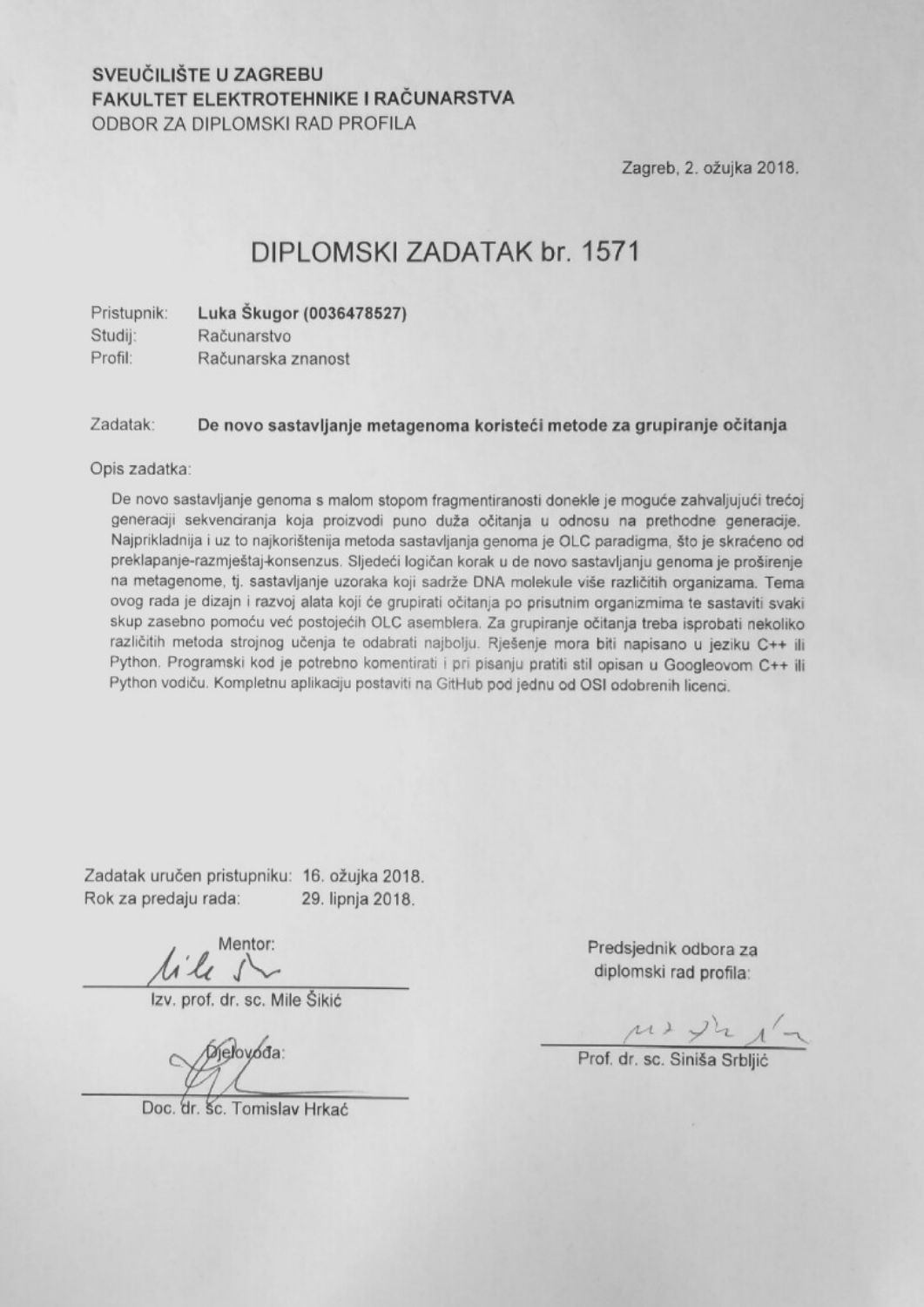*I would like to thank my girlfriend Klara Rumora for all the support and help* in finishing this work. Moreover, I would like to thank my mentor Mile Šikić for the *patience and support he gave me through all the projects we've done together. Many thanks to my friends and family as well, who gave me all the needed support throughout the years.*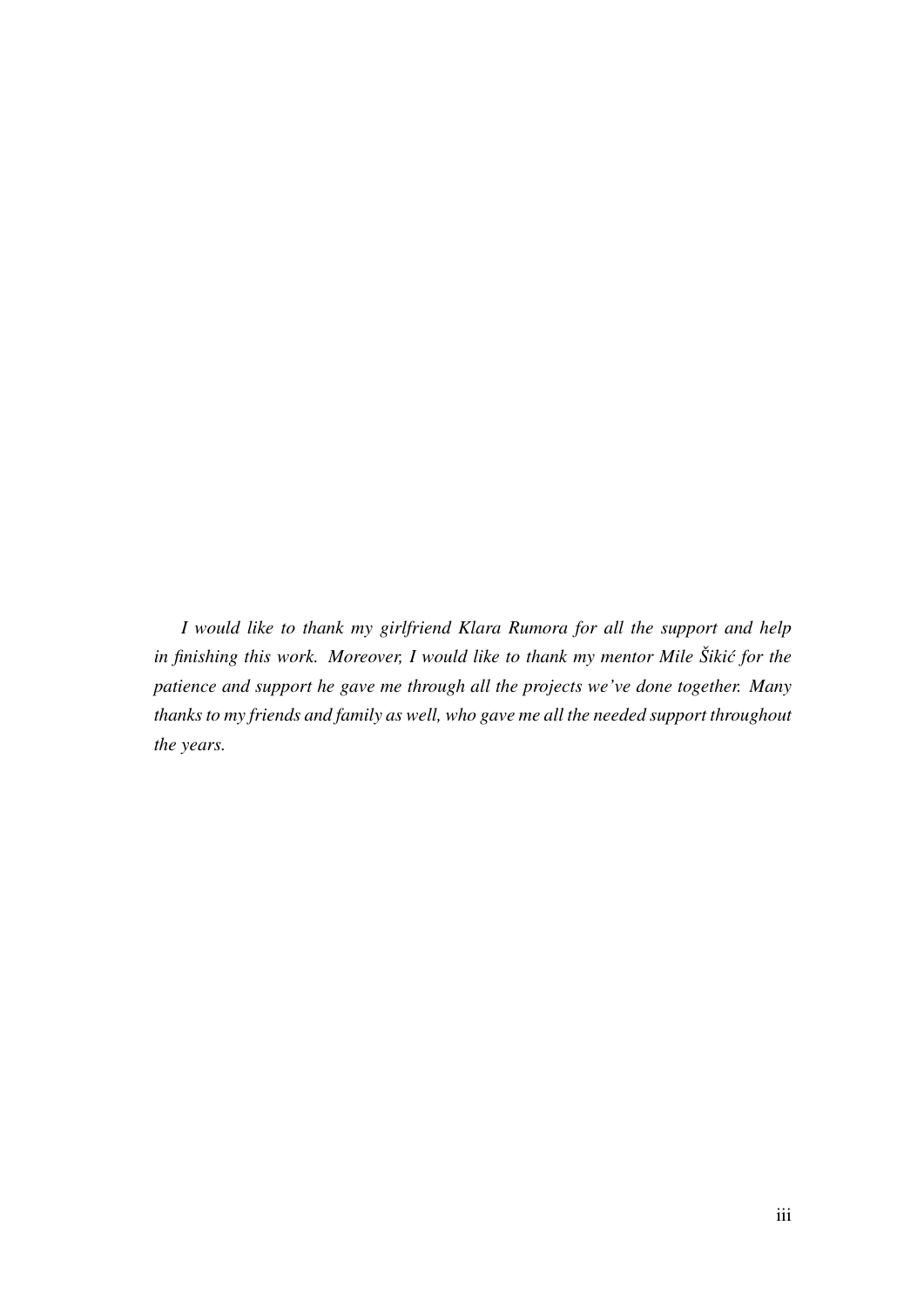## **CONTENTS**

|    | 1. Introduction                  | $\mathbf{1}$     |
|----|----------------------------------|------------------|
| 2. | De novo Metagenome Assemby       | $\overline{2}$   |
| 3. | <b>Dataset - PacBio/Nanopore</b> | $\boldsymbol{4}$ |
| 4. | <b>Methods</b>                   | 5                |
|    | Minimap2<br>4.1.                 | 5                |
|    | 4.2.                             | 5                |
|    | 4.3.                             | 5                |
|    | 4.3.1.                           | 6                |
|    | 4.3.2.                           | 6                |
|    | 4.3.3.                           | 8                |
| 5. | <b>Assessing results</b>         | 9                |
| 6. | Implementation                   | 11               |
|    | 6.1.                             | 11               |
|    | 6.2.                             | 13               |
|    |                                  | 15               |
| 7. | <b>Results</b>                   | 16               |
|    | 7.1.                             | 16               |
|    |                                  | 17               |
| 8. | <b>Discussion</b>                | 25               |
|    | 9. Conclusion                    | 27               |
|    | <b>Bibliography</b>              | 28               |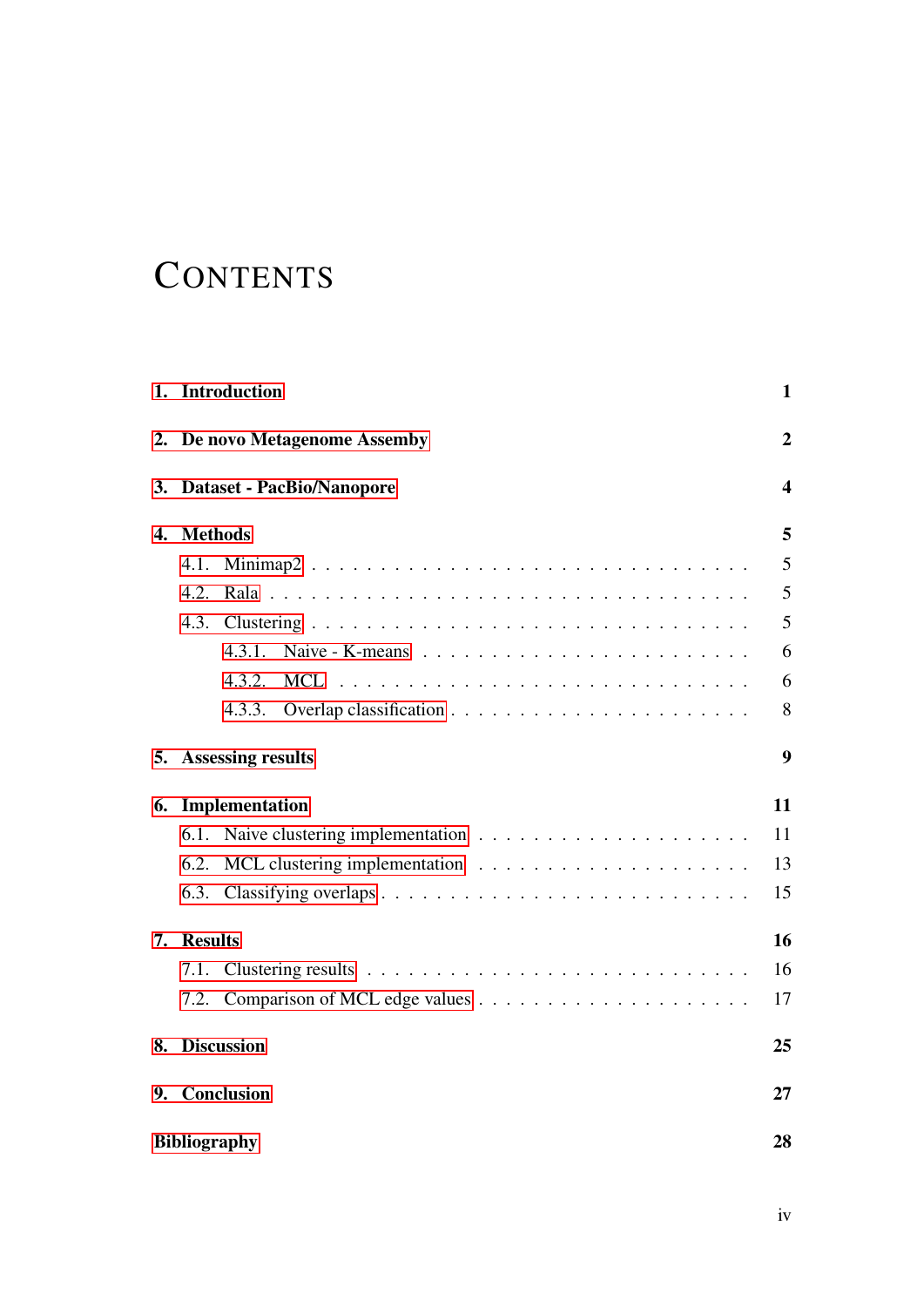## <span id="page-5-0"></span>1. Introduction

De novo assembly is the process of reconstructing an unknown genome from sequences of DNA acquired by a DNA sequencing output. One of the most modern methods of acquiring such sequences today is shotgun sequencing. This method is the untargeted sequencing of all genomes present in a sample[\[3\]](#page-32-1)[\[4\]](#page-32-2).

Reconstructing a genome from such single species sample is essentially a task of reconstructing a path from inter-sequence overlaps. In an ideal case, we could reconstruct a genome using only overlap information. However, this is greatly complicated by the presence of repetitive parts. Because these areas are much longer than current sequences acquired by sequencing tools, it is hard to identify them. This can lead to assembly error or fragmentation of the assembly.

The difficulty of the task is even further increased by sequencing errors. These are the result of fast and high throughput of sequencing tools.

In an ideal case, reconstructed genome would have single sequence without any errors or breaks. Unfortunately, most often, this is not the case and reconstructed genome is represented in fragments. These basic elements are called contigs. They are constructed by a set of sequentially overlapping DNA reads.

This task is even further complicated by sequencing a composition of microbial communities[\[4\]](#page-32-2).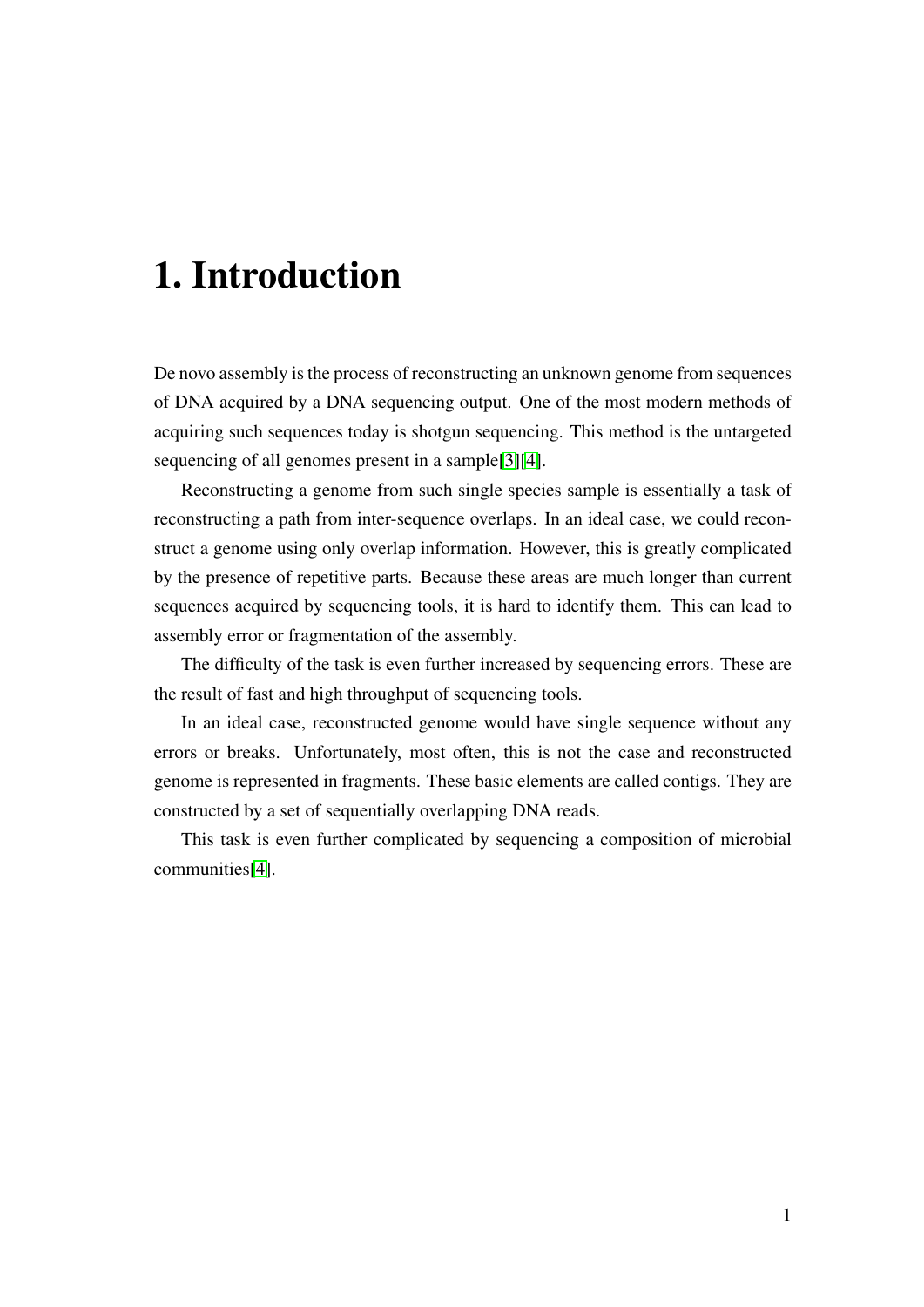## <span id="page-6-0"></span>2. De novo Metagenome Assemby

Metagenome assembly poses many additional challenges on top of single genome de novo assembly. It is in many ways conceptually the same as the single genome assembly. Differences between single species assemblers and metagenome assemblers are visible in additional methods of trying to overcome additional challenges. These are caused by sequencing errors, which generate non-genomic sequences, and repetitive sequences. Consequently, this can lead to misassemblies and fragmentation of the assembly[\[4\]](#page-32-2).

There have been multiple published approaches to reconstruct a microbial community composition from a pool of sequence reads. Selecting the best approach for the job is a difficult task since published results largely depend on the aims of the study[\[4\]](#page-32-2).

When assembling a single genome, we can usually assume that coverage will be uniform. The assembler can then use coverage data to identify repeat sequences, sequencing errors and etc. Metagenomic assembly is a bigger challenge since coverage of each genome depends on the presence of other genomes in the community. Lowabundance genomes could end up fragmented because overall sequencing depth might not be enough to construct sufficient connections in the graph.

An additional problem is laying in the fact that a sample can contain different strains of the same bacterial species. Such genomically similar species can cause branches in the assembly graph. In such branching, differentiation between two species can be as simple as a single nucleotide variant or absence of some parts of the genome. Bacteria species like NCTC204 and NCTC418 are an example of such problem which we found very difficult to overcome.

Assemblers which are targeted towards metagenome-specific inputs, try to overcome these challenges in multiple different ways. Most of them focus on creating new tools which are tailored for metagenomic input[\[4\]](#page-32-2).

In this work, we investigate methods of clustering reads from the same species. If done well, this could result in highly precise clusters containing only the reads from the same species. This would make the task of reconstructing a metagenome sequence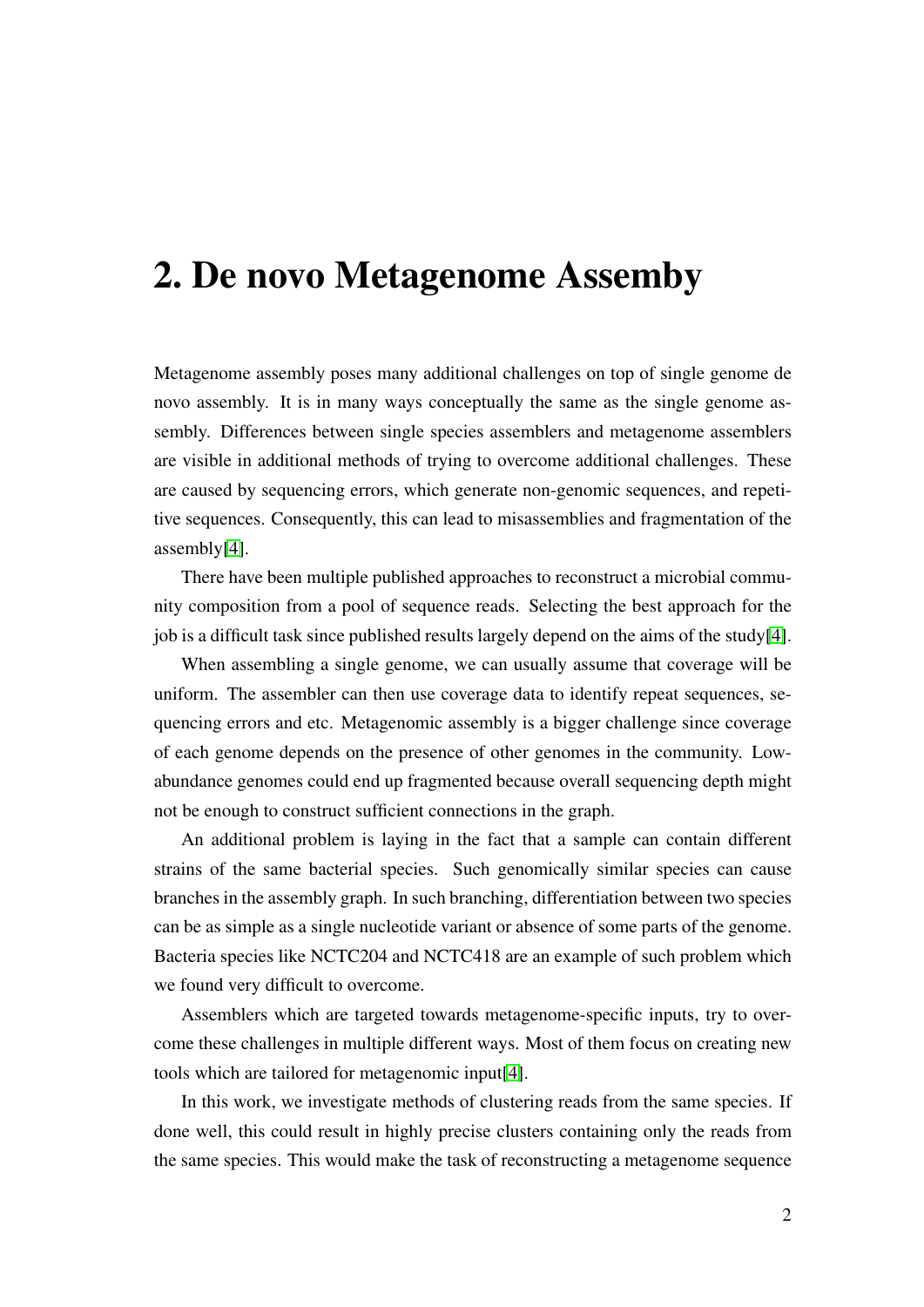similar to the task single genome assembly thus enabling us to reuse existing tools for de novo assembly.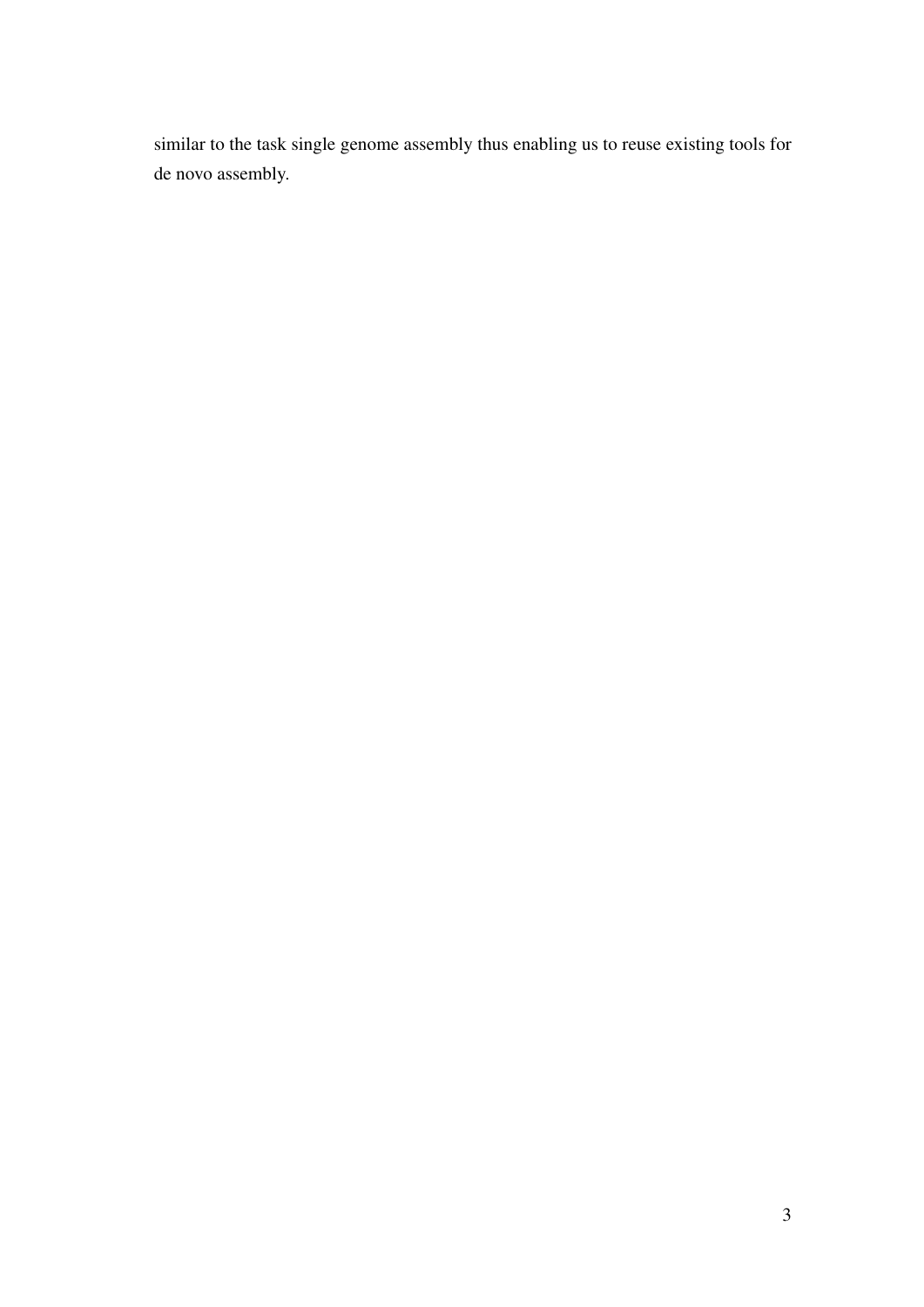## <span id="page-8-0"></span>3. Dataset - PacBio/Nanopore

Dataset used in this work consists of several bacteria species samples. They were produces using long-read sequencing technologies such as the Oxford Nanopore MinION and Pacific Biosciences.

To simulate metagenomic input, we joined multiple of these sequences. Most of our test inputs comprised of two combined sequences to investigate how we could separate reads from multiple species when having similar coverages with overlapping areas. We also wanted to observe how well could genomes be reconstructed from the created cluster as there is a possibility of fragmentation when reducing sample size by clustering.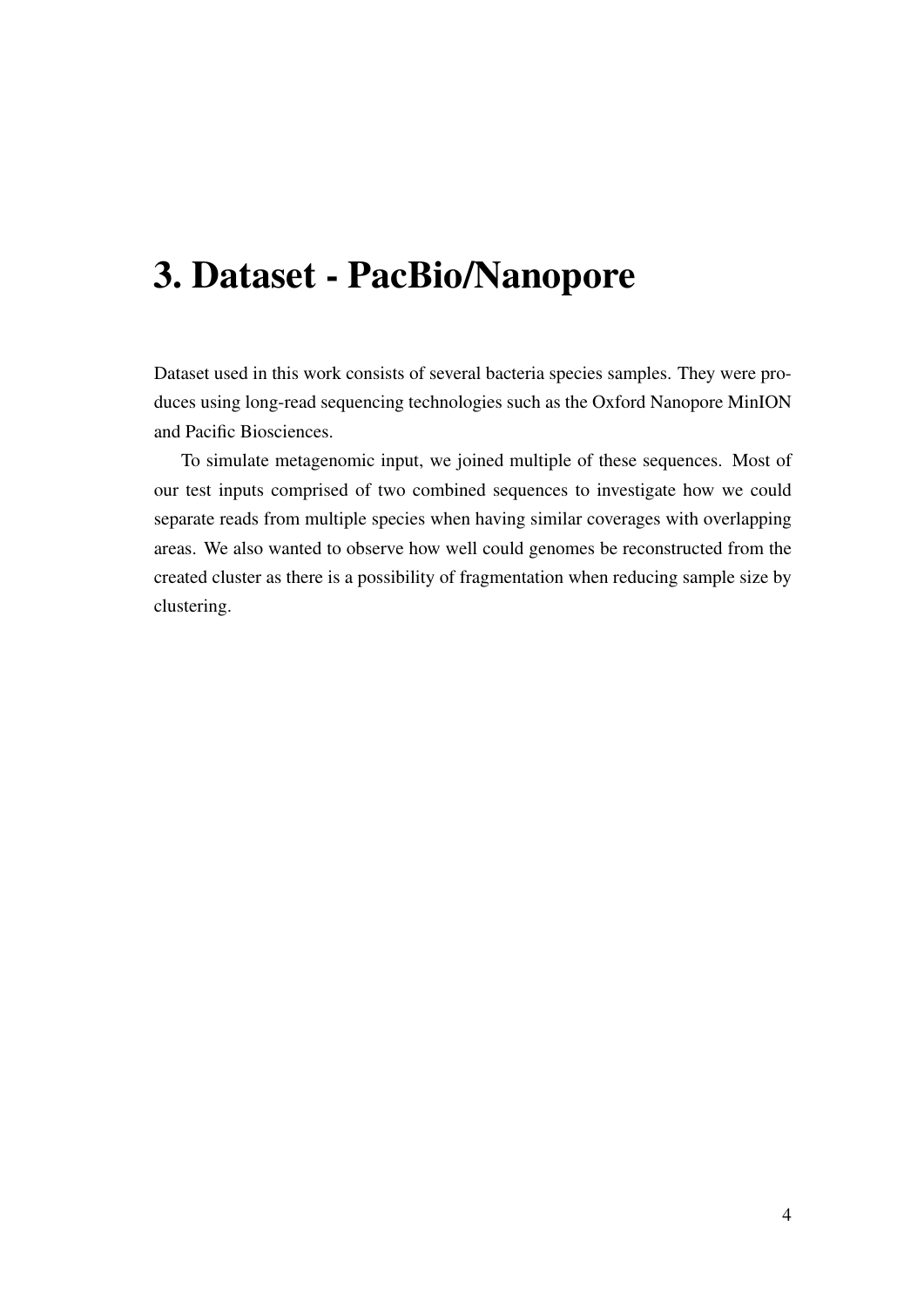## <span id="page-9-0"></span>4. Methods

In the following section, we describe methods and tools which were used to implement and test our algorithm.

### <span id="page-9-1"></span>4.1. Minimap2

Minimap2 is a versatile sequence alignment program that aligns DNA or mRNA sequences against a large reference database. Among others, it is typically used to find overlaps between long reads with error rate up to 15%[\[2\]](#page-32-3).

We used it in our implementation to generate clustering data for our algorithms such as coverage, number of overlaps and interconnected reads.

### <span id="page-9-2"></span>4.2. Rala

Rala is a DeNovo genome assembly layout tool. It is intended as a standalone module to assemble raw reads generated by third-generation sequencing.

Additionally, Rala also employs techniques to avoid errors such as chimeric reads which are cut. This is accomplished by scanning coverage graphs and cutting chimeric reads. After preprocessing is complete, an assembly graph is built and simplified with transitive reduction, trimming, bubble popping and heuristics which untangle leftover junctions in graph[\[6\]](#page-32-4).

### <span id="page-9-3"></span>4.3. Clustering

We attempted to employ multiple features when clustering reads. However, most widely and simple to use metric were multiple percentile coverages of each read. This was primarily used because of expected similarity in coverages across reads from the same species.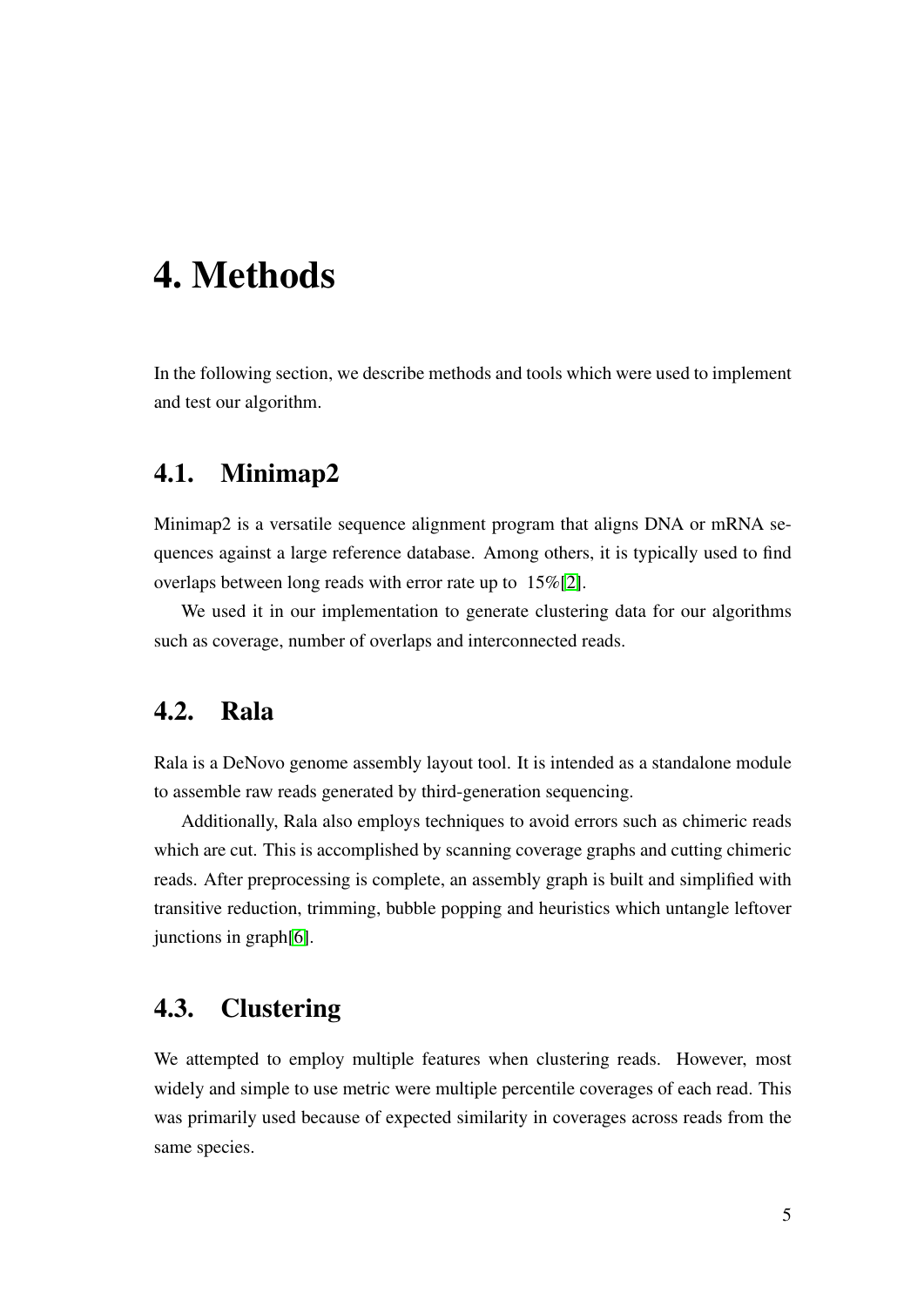Percentile coverage of the read is percentile value of coverages of all the bases in read. Coverage of a single base is calculated by counting all the overlaps over that base. If median coverage of a read is too low, we instead found the longest covered area in the read which minimum coverages are at least 3. We then calculated percentiles only in that area. This algorithm is similar to the one used in Rala, but we separated it as a standalone module to ease development and to minimize the modifications of Rala module[\[6\]](#page-32-4).

#### <span id="page-10-0"></span>4.3.1. Naive - K-means

The simplest algorithm to implement with regarding to median coverage of reads was a K-means clustering with median coverages of the read as a single feature.

To determine the number of clusters we ran the algorithm on the size range of [2, 10] and determined the best one by the BIC score.

Since this algorithm performs very poorly when median coverages of multiple species overlap (which they often do, especially in real metagenomic samples), we decided to take additional post-clustering steps to improve our clustering.

The improvement upon simple K-means clustering was done iteratively by moving reads from one cluster to the other. To decide how we transfer read from one cluster to other we used overlaps info from minimap2. The basic idea was to transfer reads to the cluster in which they had most overlaps. This, however, often resulted in large clusters containing reads from multiple genomes. Consequently, the error was most likely in already large mixed clusters, which would sink reads from all the other clusters regardless of the existence of cross-species overlaps.

We tried to maximize the effect by weighing every node in the cluster. The weighing method we used, transferred reads to the cluster with the largest connected graph.

Since this method heavily suffered due to very large multi-species clusters, we tried a different implementation of clustering. The method we decided on is MCL clustering because of its determinism and performance on very large clusters of up to million nodes[\[5\]](#page-32-5).

#### <span id="page-10-1"></span>4.3.2. MCL

The MCL algorithm is used to find cluster structures in graphs by a mathematical bootstrapping procedure. It simulates random walks through the graph. This is achieved by using stochastic matrices (also known as Markov matrices by which MCL got its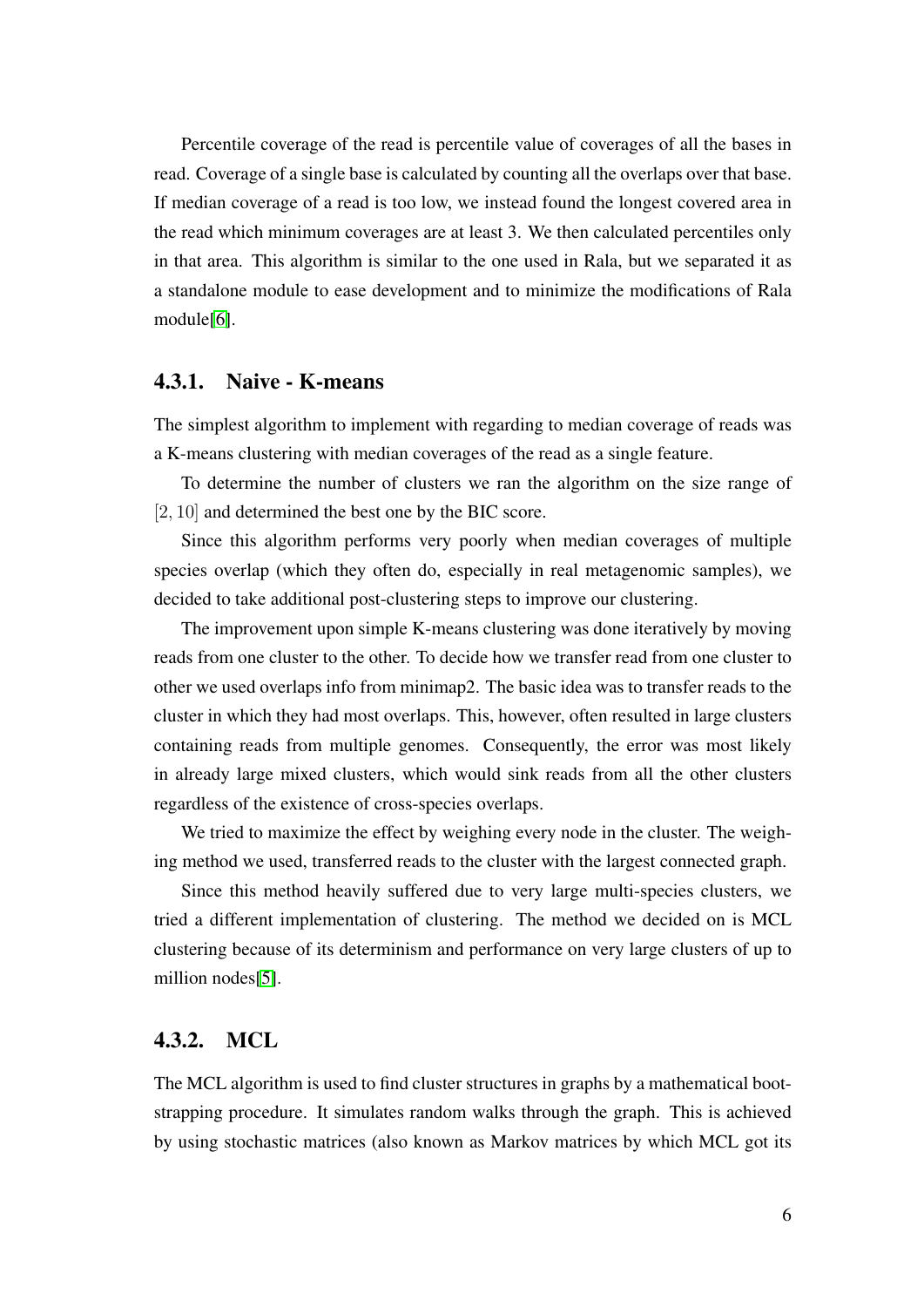name) that mathematically simulate random walks on a graph. Markov matrix is simply a squared matrix describing probabilities of transitions between nodes. MCL uses Markov chain expansion and additional operator of inflation to emphasize lose and strong bonds between nodes. Expansion corresponds to taking the power of the matrix using the normal matrix product. Inflation corresponds to taking the Hadamard power of a matrix, followed by a scaling step:

$$
(M_{pq})^r / \sum_{i=1}^k (M_{iq})^r
$$

Result matrix of such operation is once again Markov matrix. The inflation is responsible for strengthening and weakening of the bonds between nodes. These two operations are used alternately until convergence at which point, there is no path between some segments. This collection of resulting segments is then interpreted as a clustering. The inflation parameter  $r$  controls the extent of strengthening and weakening which in turn influences granularity of clusters[\[5\]](#page-32-5).

We used existing MCL algorithm implementation. Two mandatory inputs of the MCL tool are graph descriptor file and granularity decimal value. Granularity parameter determines the number of clusters. Selecting the higher granularity parameter will result in larger number of clusters. This is critical to layout step in our pipeline because having smaller clusters will result in lower genome coverage. As a consequence, we run in the risk of fragmenting the genome and even being unable to reconstruct all parts of the genome.

On the flip side, decreasing granularity value results in very large and possible multi-species clusters thus recreating the initial problem we wanted to avoid from the previous implementation.

The parameter of granularity has been chosen empirically in order to find the sweet spot between above-mentioned issues. The purpose was to achieve largest possible clusters without sacrificing too much precision.

Input graph of MCL represented reads as nodes of the graph and overlaps between them as edges. The main challenge of this approach is finding a function which would map reads from the same species closer together as opposed to those from different ones. Granularity parameter was changed depending on the function used for generating input to the MCL.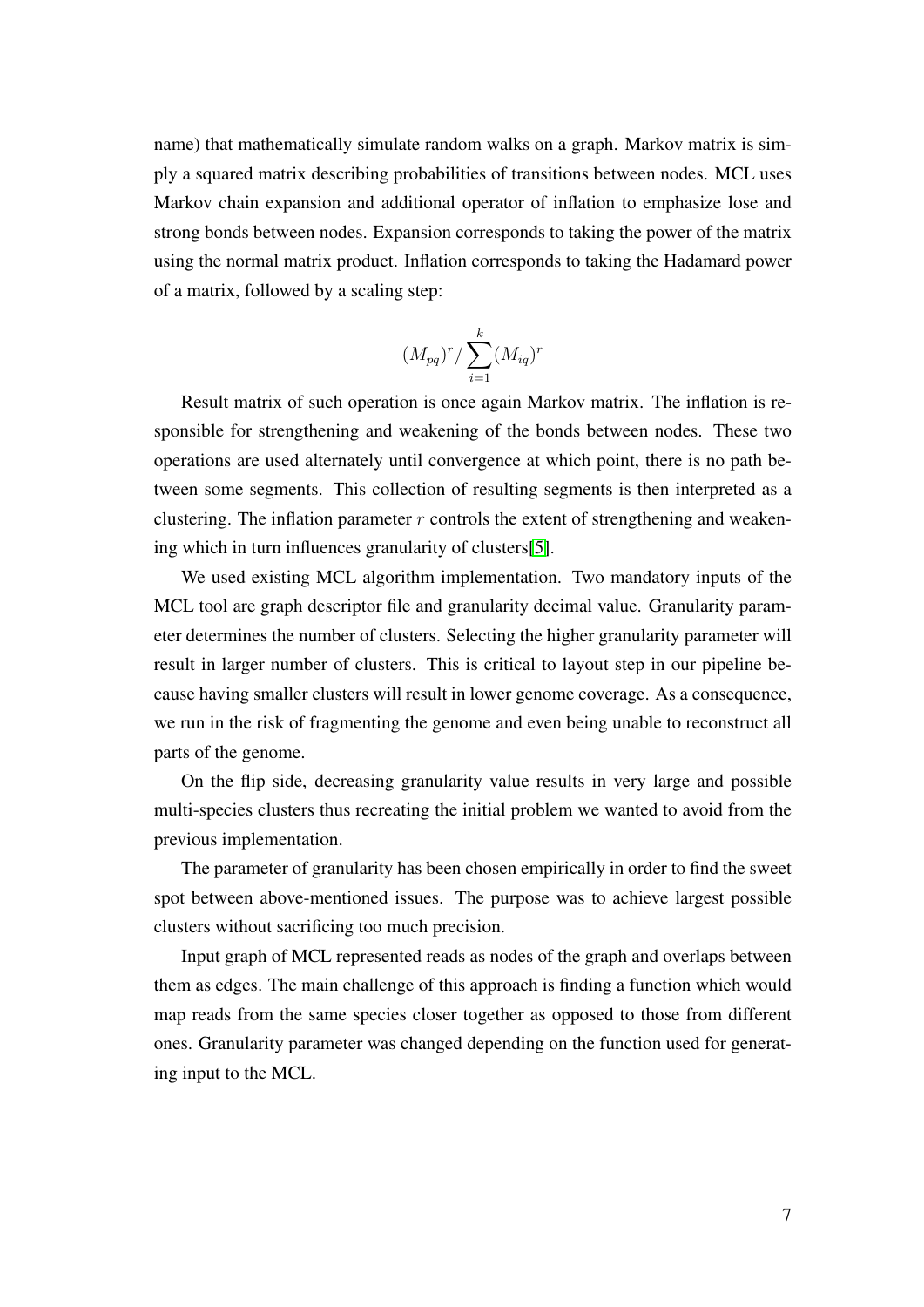#### <span id="page-12-0"></span>4.3.3. Overlap classification

Our implementation heavily relies on overlapping data from minimap2 so filtering out bad overlaps (i.e. overlaps between reads from different species), could increase the precision of our clustering methods. To identify inter-species overlaps, we employed classification methods from machine learning and marked bad overlaps as positive matches.

While choosing the appropriate classification algorithm, we looked for the solution that would maximize the recall score. By having the perfect recall score, all of the inter-species overlaps would be removed. However, impaired precision would degrade the performance of the layout stage. Consequently, we decided to set the hard limit on the lowest possible precision to 50% to avoid such degradation in final results.

We improved our pipeline by removing all positively classified overlaps from overlaps input file which is used in clustering algorithms and Rala. Even though filtered out overlaps can be used again in determining the coverage of the read, we didn't employ this strategy as it would likely bring no major improvement and possibly even deteriorate the performance of the pipeline.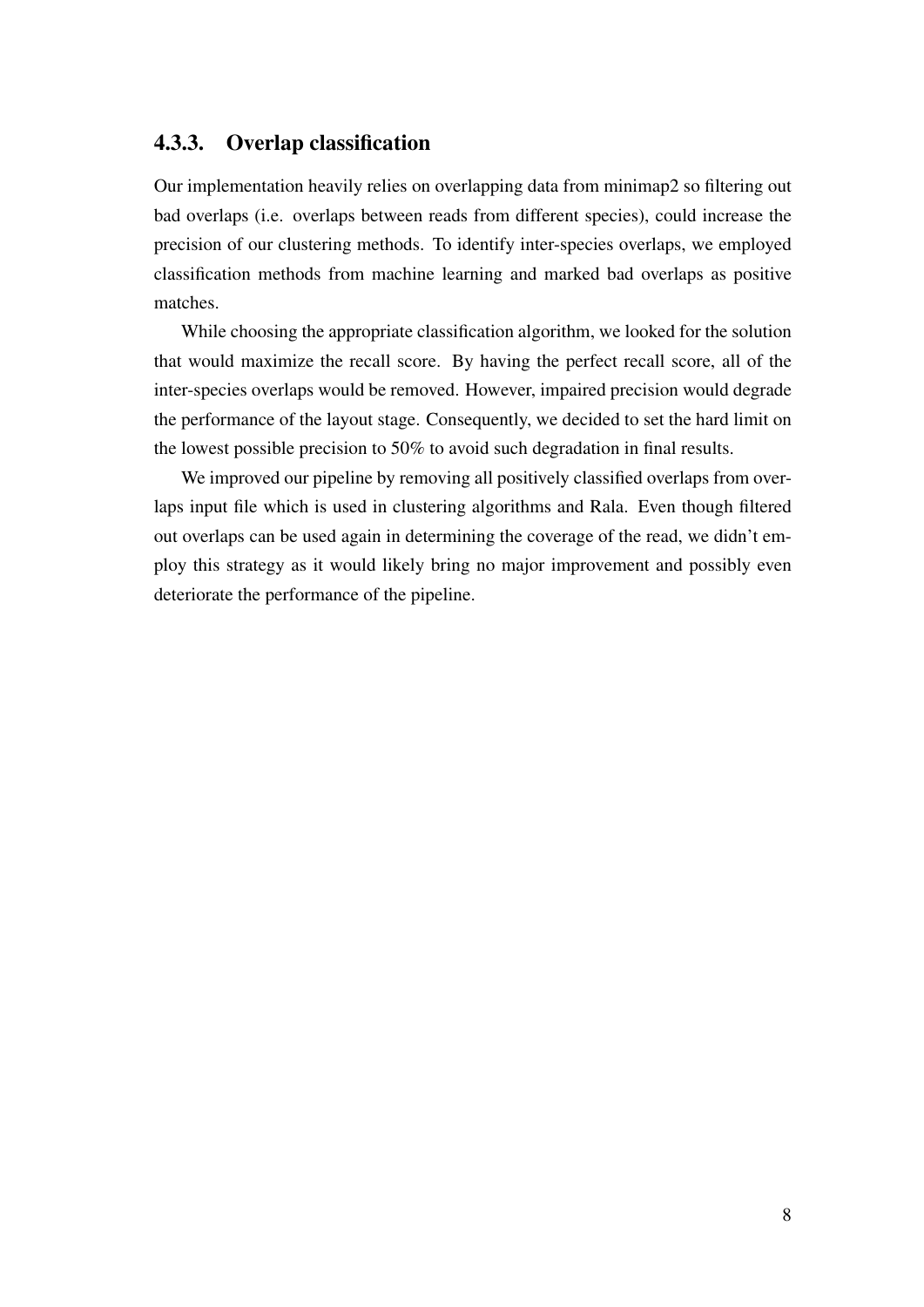## <span id="page-13-0"></span>5. Assessing results

To assess our algorithm, we joined sets of reads from multiple different single-genome bacteria sources. Input was first run through a clustering algorithm and each resulting cluster was afterward processed through Rala.

Results assessment is done in two stages. First one is performed immediately after clustering and is used to assess the precision of each cluster in accordance to the most representative reference. This is done by counting the most representative reads in that cluster and dividing it by the total amount of reads.

However, because reads of a single reference can span across multiple clusters, it is important to check whether this sample size is qualitative enough to construct the genome. To achieve this, we ran each cluster through Rala and mapped all contigs back to original references. Only highly mapped references (maximally 10% less coverage than Rala ran on the original input for that reference) are then taken into consideration for the observance. Observed features on results are mean contig purity, mean contig purity of mixed contigs, lowest contig purity, contaminated length of contigs, number of contigs, count of mixed contigs and NG50 rating and purity of NG50 and NG90 contigs. Contig purity  $p$  is defined similarly as cluster accuracy. The maximum length covered by a single source reads is divided by the total contig length l. Contaminated length of a contig is calculated as follows:

#### $(1 - p) \cdot l$

Contig purity and total contaminated length of contigs are useful to inspect how much improvement, if any, is achieved while using clustered metagenomic input. For example, contig purity can be a good indicator of overall cleaner contigs, while the lower total contaminated length is a definitive indicator of better contig quality across the whole cluster.

We also inspected purity of contigs used in NG50 and NG90 scores as those are good indicators of how clean would be the reconstructed genome if there wasn't any fragmentation.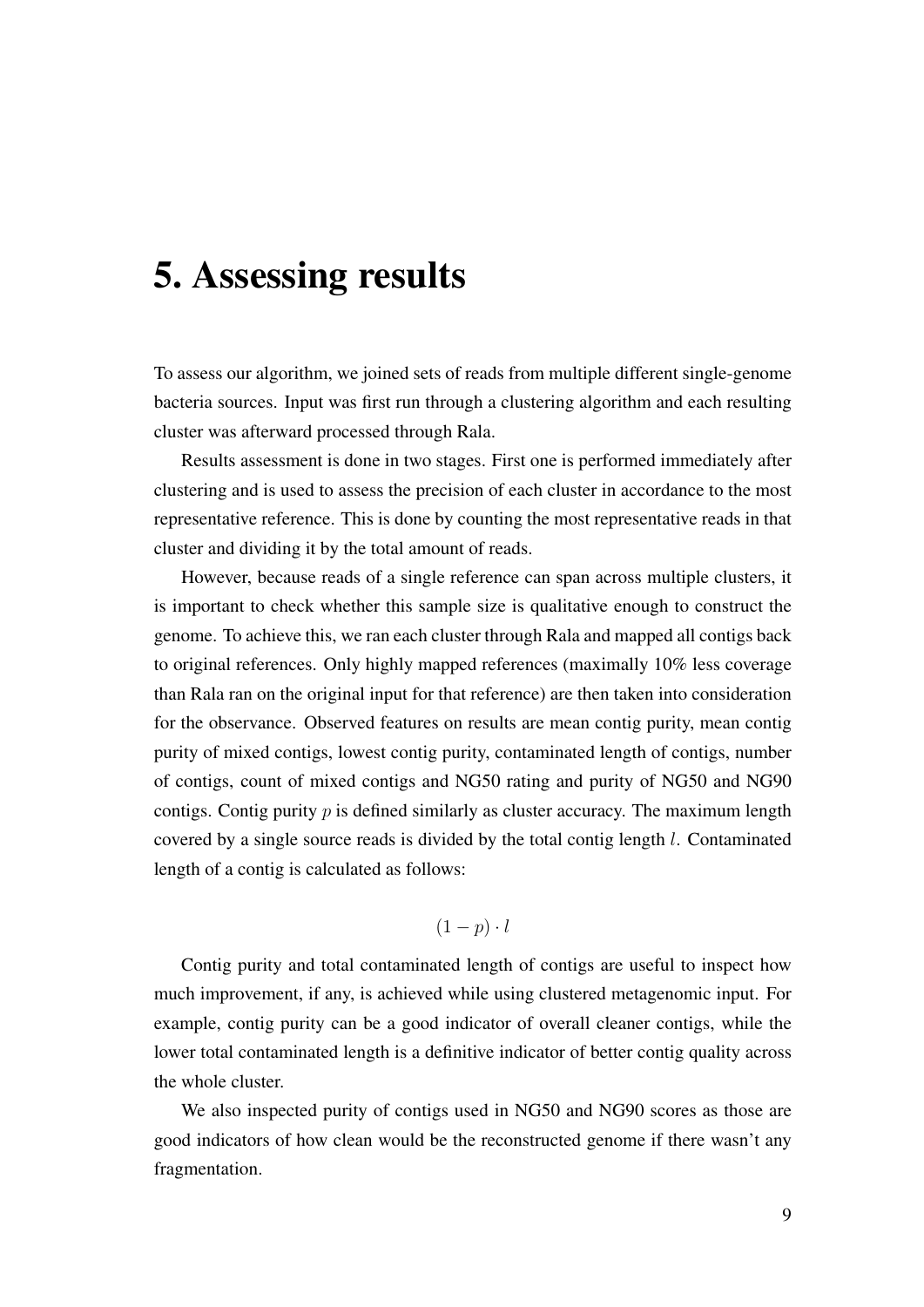To measure effects of the clustering algorithms, we compared these results to two different baselines. First one is the result of Rala run with combined input and no clustering. We can observe same features with this method. The second one is the result of Rala run separately for each joined input. This way, we can observe our results in comparison to the imaginary outcome of a perfect clustering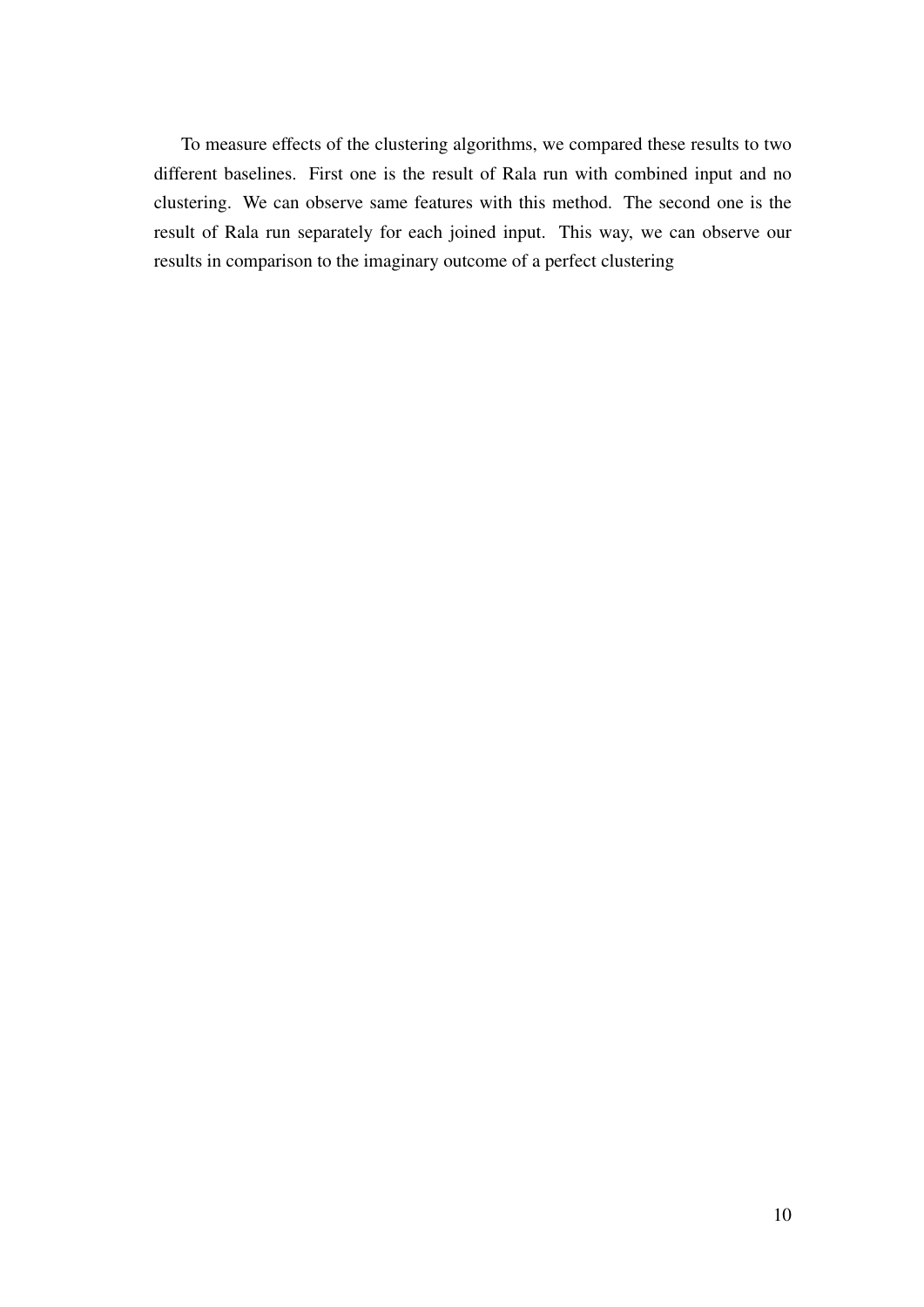## <span id="page-15-0"></span>6. Implementation

All developed algorithms were implemented in Python3 and can be found at [GitHub](https://github.com/lukadante/rala-cluster) with exception of upgrades to Rala, which is written in C++ and is included as a submodule.

To increase speed and boost ease of development, implementation is divided into many simpler scripts. These scripts are then combined together in a pipeline (Figure [6.1\)](#page-16-0) that performs all the necessary steps from joining the reads as a simulated input to layout phase with included metric results.

We used two different clustering methods. First one is a k-means clustering approach by grouping reads around same percentile (e.g. median) coverage and additional adjustment. The second one used MCL algorithm and input utilizing read overlaps, percentile coverage of reads and other overlap information.

### <span id="page-15-1"></span>6.1. Naive clustering implementation

Naive clustering implementation used K-Means implementation from scikit-learn library.

Ideally, all reads from the same species should have the same coverage, so this approach could group reads together very well if the coverages of the species in the metagenomic sample differentiate enough. However, since coverages of a single species often span across multiple coverage values rather than spiking in a single one, it is commonly observed that multiple species share some coverage span (Figure [6.2\)](#page-17-1).

It is also hard to disregard high error rates of sequencing methods and natural occurring of false overlaps between unconnected segments of a genome. Due to these effects, we implemented cluster correction step in which we iteratively move reads between clusters. Correction algorithm that proved to be the best in this scenario used information about read overlaps and interconnection of the reads within a cluster. For each read in a cluster, we calculated the total number of the reads in a connected graph in that cluster. This value would represent the weight  $w$  of each node in the cluster.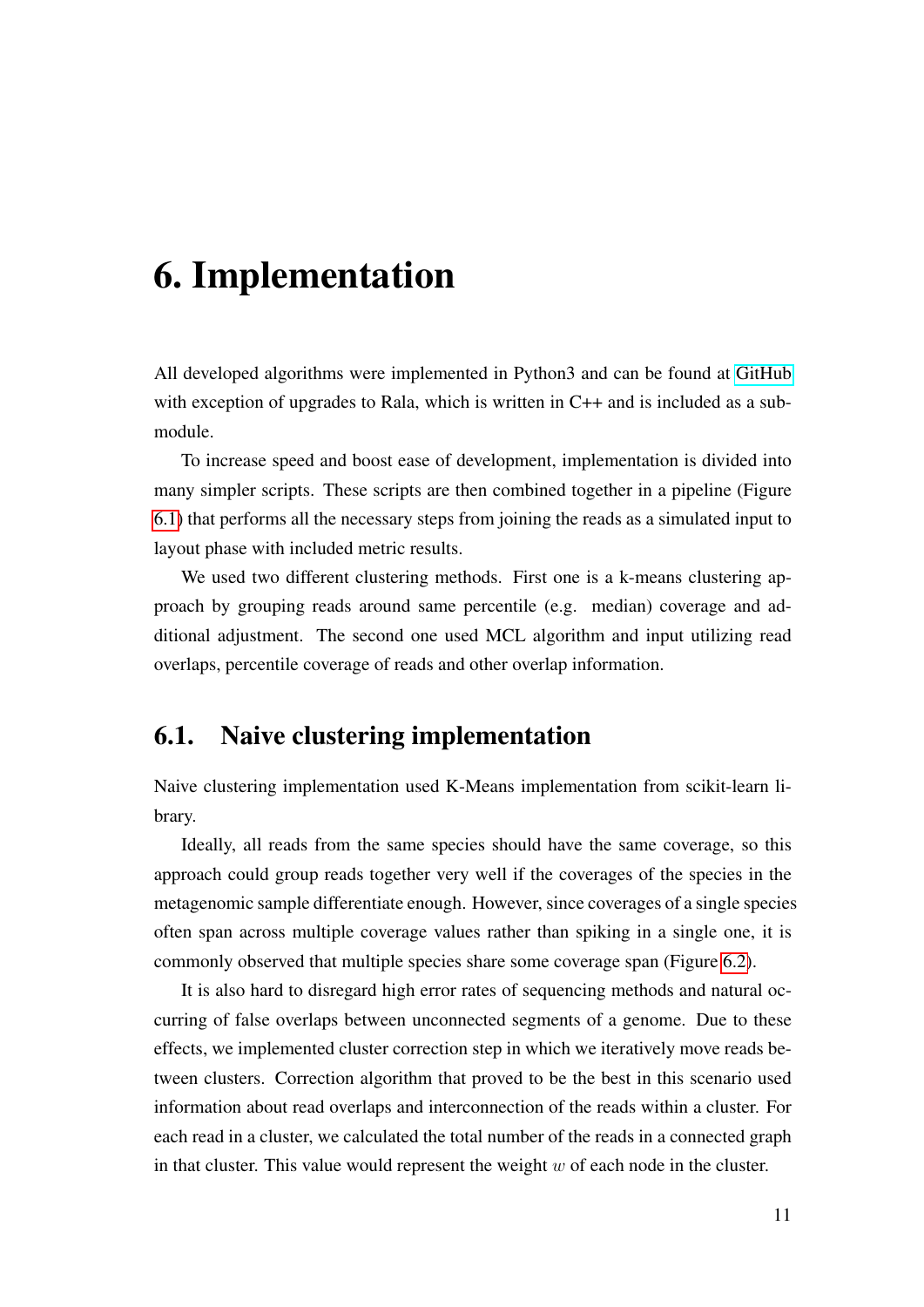<span id="page-16-0"></span>

Figure 6.1: Flow chart of the pipeline of our complete solution.

The correction step would move any read from  $i$  cluster to  $j$  cluster based on the total sum of the weighted connections. The goal is to find the cluster with maximum  $p[i, j]$  which is the cost of having *i*-th read in the *j*-th cluster. This cost is calculated by summing up all the weights of the nodes to which the read  $i$  is connected in each cluster. Weight is represented as the total amount of nodes in the graph in which particular node belongs. Example is given in Figure [6.3.](#page-18-0)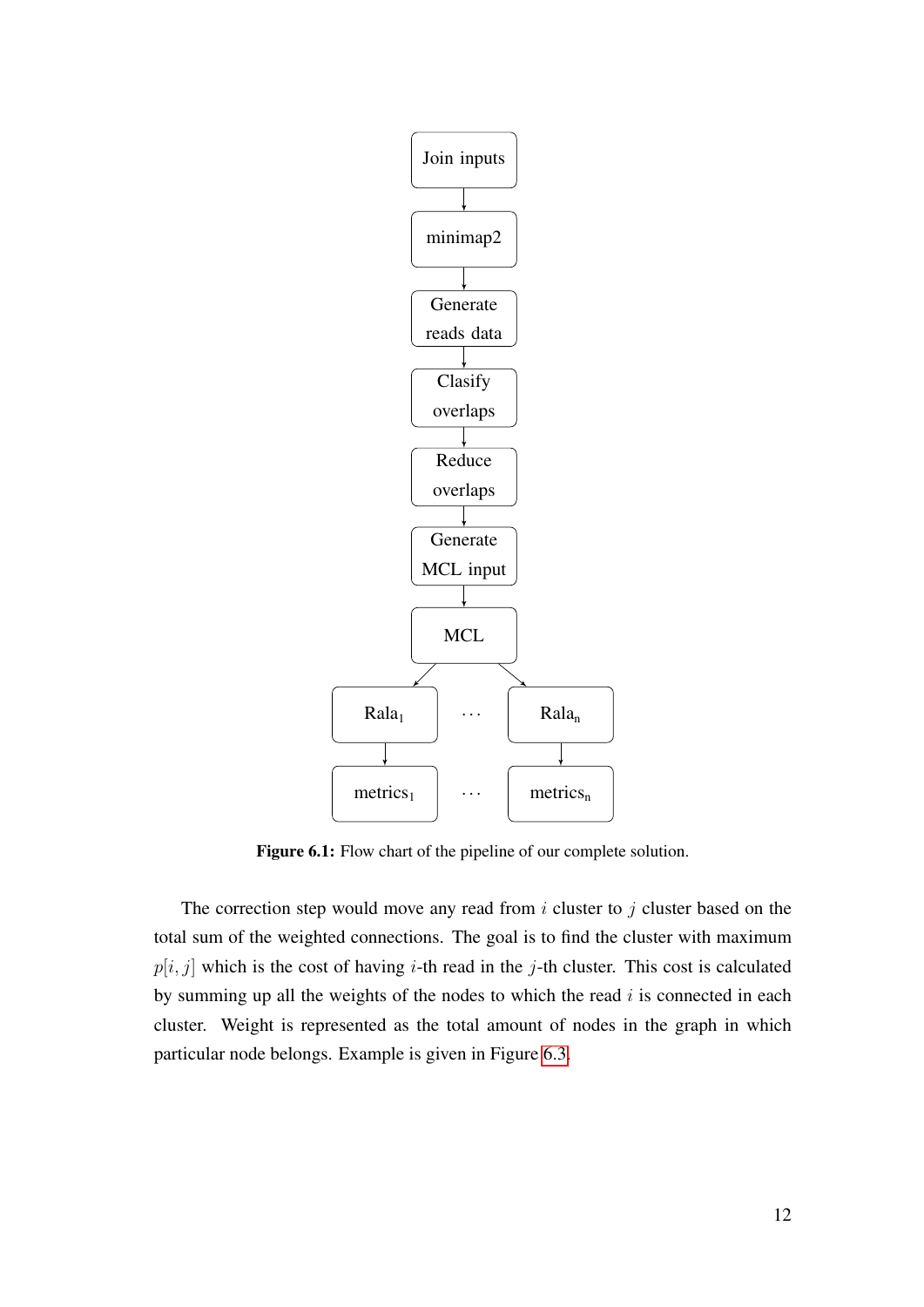<span id="page-17-1"></span>

median coverage

Figure 6.2: Example of overlapping median coverages histograms for different genomes. In such situations, it is impossible to separate reads from different genomes just by coverage information. Green and orange histograms represent median histogram coverages of two different genomes, while the blue one is their aggregate.

### <span id="page-17-0"></span>6.2. MCL clustering implementation

Our more advanced clustering implementation uses MCL. In this implementation, reads were represented as nodes and their overlaps as edges. The idea behind this approach was to find a way to separate reads in highly connected and dense clusters. Because this is the core idea of MCL, we tried to find a function which would map reads from the same species closer together as opposed to those from different ones.

We initially used granularity of 1.09 which was chosen empirically. However, it may be needed to adjust this value for larger input sets.

Values between edges represent only varying formula in this approach. We tried few different methods to separate different species as much away from each other.

To build upon the idea of naive clustering, we used a similar approach in first MCL implementation. We calculated edges as an absolute difference between overlapping percentile coverages. This approach appeared to be better in many cases than naive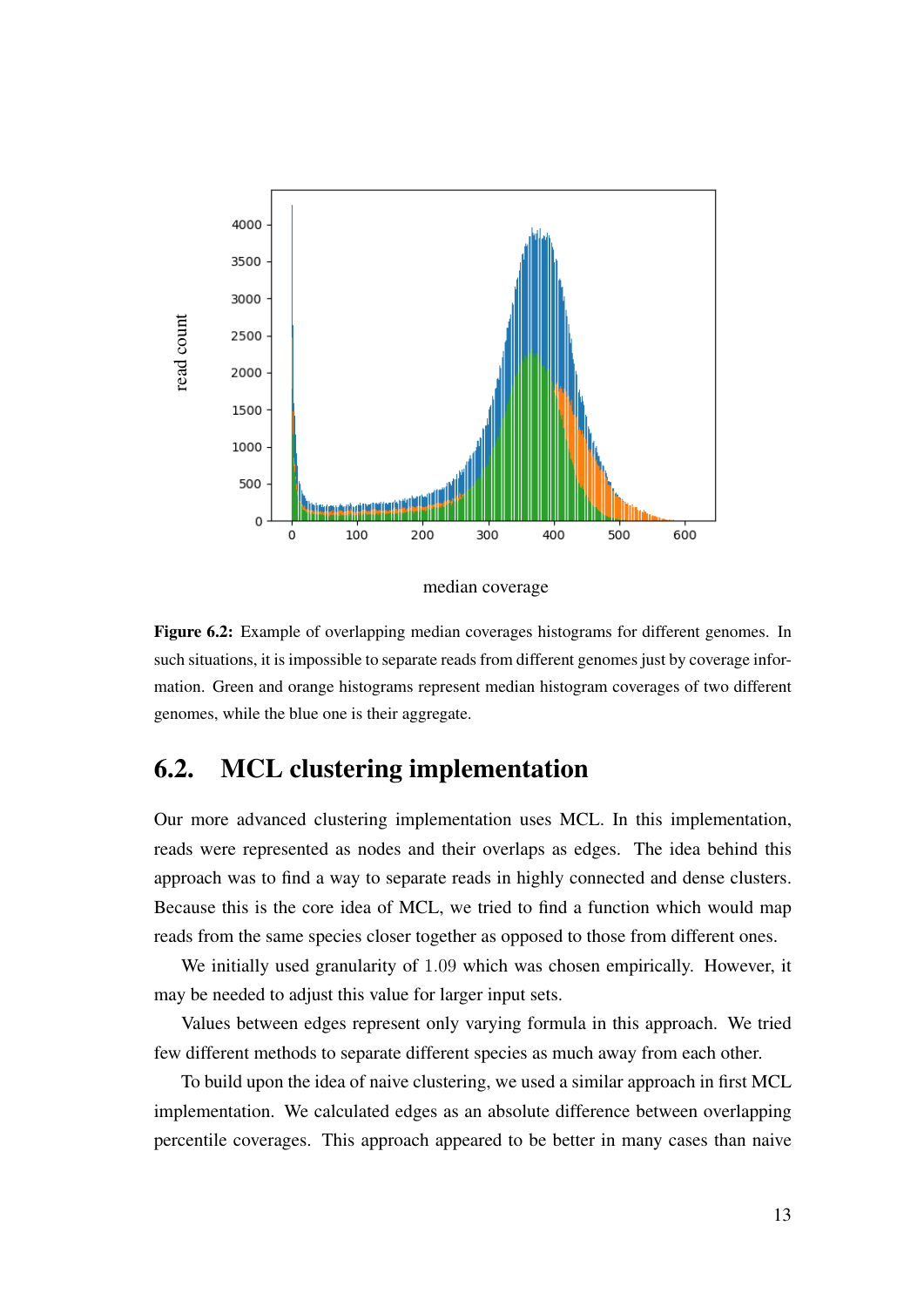<span id="page-18-0"></span>

Figure 6.3: Example of naive clustering iterative correction step. Cost of having red node in the existing cluster is the highest of costs across all clusters and doesn't require transfer.

approach and it was also much more consistent.

However, since this approach also didn't have greatly improved results over results of Rala ran without clustering, we sought other metrics to define values of the edges between reads in MCL clustering.

These additional approaches were greatly inspired by classification step in which we explored various features that can be used in detecting invalid overlaps.

Since MCL doesn't have a way to deal with outliers, there is a significant amount of sparse (small) clusters. We ignored any clusters which contained less than 1000 reads. These reads could be reassigned to larger clusters by using similar methods of transferring reads in our naive implementation. We haven't attempted this, however, because the amount of reads in such clusters is significantly small (<1% of total sample) therefore it most likely would not have a great impact on the results of the pipeline.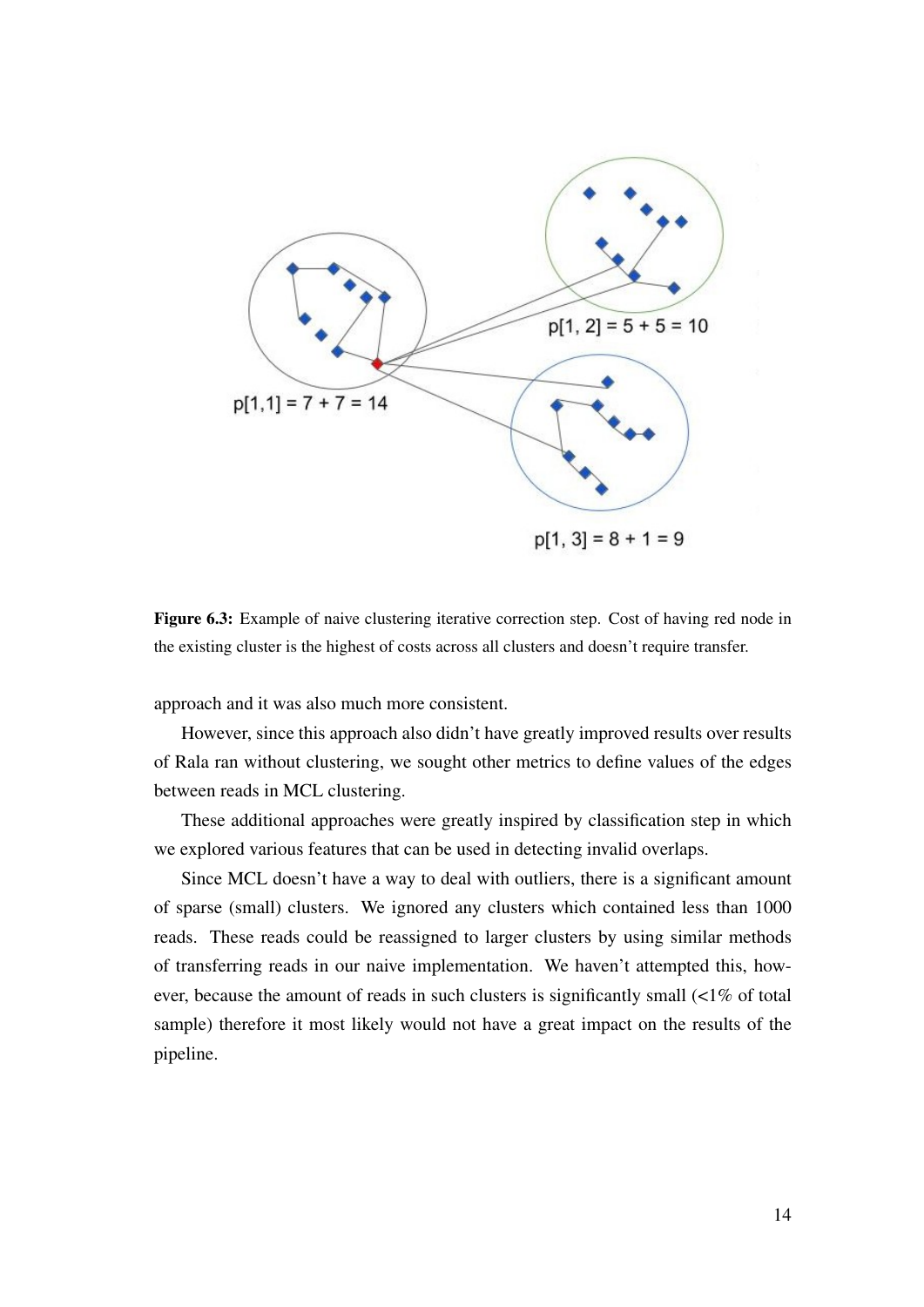### <span id="page-19-0"></span>6.3. Classifying overlaps

We tried three different classification algorithms – Naive Bayes, SVM with RBF kernel and Random Forrest.

Random Forrest proved to be the best (Figure [6.4\)](#page-19-1) for this problem since it produces similar or slightly worse recall scores as the other two but significantly higher precision scores. It is worth noting that although we tried to optimize for highest recall score, precision score still plays an important part in the outcome. If we remove too much fo the correct overlaps, we're risking the fragmentation of the assembly. In extreme situations, this could even lead to the absence of some parts of the genome because there aren't enough overlaps to reconstruct the path. Because of these issues, we opted for the Random Forrest because it offered acceptable precision while maintaining decent recall scores.

Features of the final implementation used the minimum and the maximum difference of two percentiles of read coverage, the difference of overlap count on the overlapping side, percentile coverages difference and overlap quality. We defined the quality of the overlap as a ratio between the number of residue matches and the alignment block length of minimap2 output[\[1\]](#page-32-6).

<span id="page-19-1"></span>

| Classification        |           |        | Classification        |           |        |
|-----------------------|-----------|--------|-----------------------|-----------|--------|
| algoirthm             | precision | recall | algoirthm             | precision | recall |
| <b>Random Forrest</b> | 0.392     | 0.020  | <b>Random Forrest</b> | 0.410     | 0.092  |
| <b>SVM</b>            | 0.271     | 0.141  | <b>SVM</b>            | 0.386     | 0.363  |
| Naive Bayes           | 0.303     | 0.003  | Naive Bayes           | 0.394     | 0.023  |
|                       |           |        |                       |           |        |
| Classification        |           |        | Classification        |           |        |
| algoirthm             | precision | recall | algoirthm             | precision | recall |
| Random Forrest        | 0.733     | 0.237  | <b>Random Forrest</b> | 0.767     | 0.259  |
| <b>SVM</b>            | 0.192     | 0.660  | <b>SVM</b>            | 0.140     | 0.502  |
| Naive Bayes           | 1.0       | 0.000  | Naive Bayes           | 0.825     | 0.000  |

This implementation wasn't thoroughly investigated and requires more research as it wasn't in the focus of our study.

Figure 6.4: Classification stage tested on 4 different samples with Random Forrest, SVM and Naive Bayes. Tests were done independently by splitting each sample in train and test sets in 1 : 99 ratio.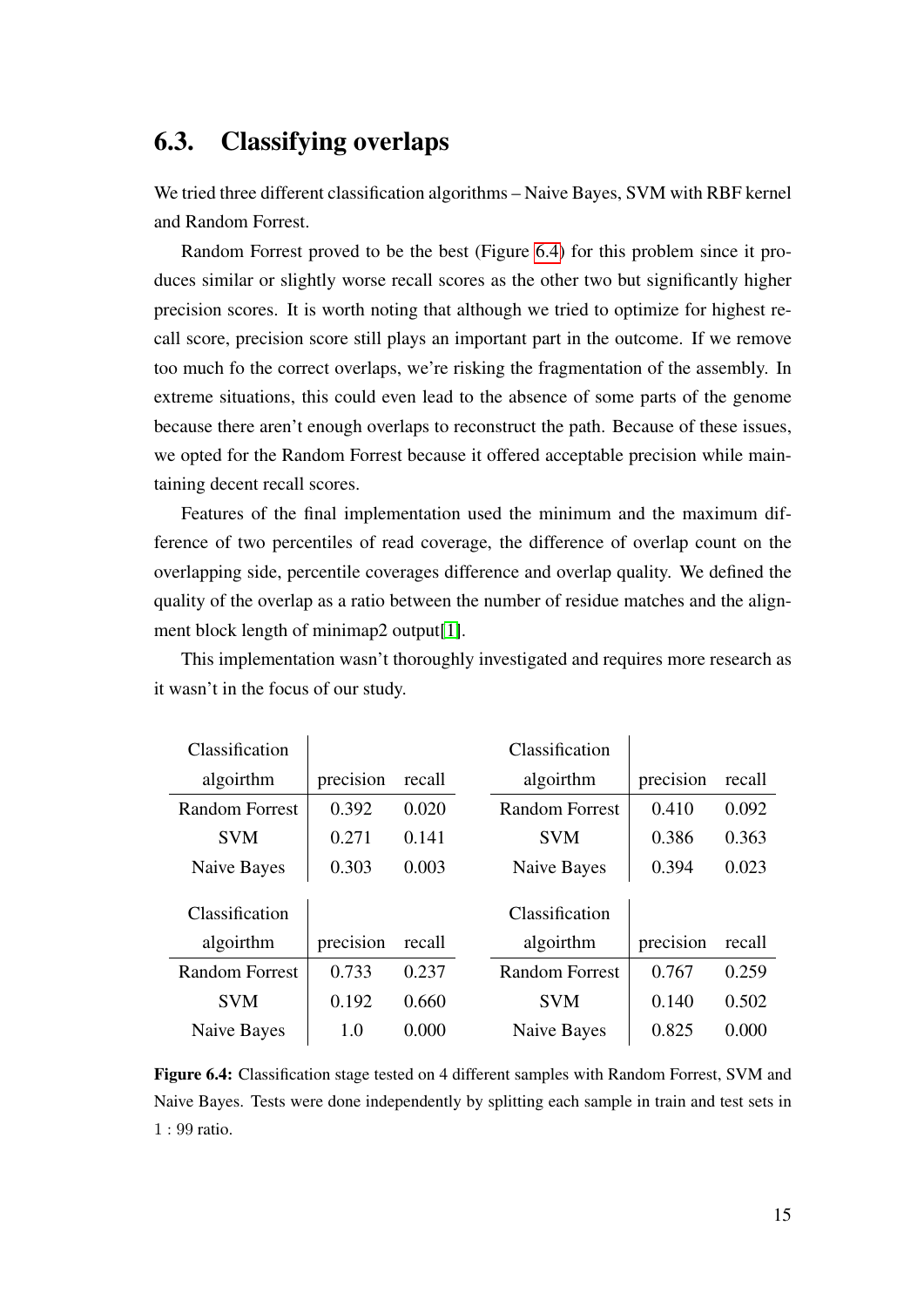## <span id="page-20-0"></span>7. Results

### <span id="page-20-1"></span>7.1. Clustering results

To assert that our advanced implementation is truly better than the naive implementation, it is required that the total error rate of all clusters is measured. This is calculated by summing up all of the reads which are a minority in each cluster and dividing it by the total amount of reads. We compared our initial MCL implementation to the naive one and observed significant improvements (Table [7.1\)](#page-20-2). Initial implementation had the granularity parameter set to 1.10 and used the difference of median coverages as edge value.

| MCL method | Naive Method |
|------------|--------------|
| 1.32       | 19.43        |
| 0.04       | 6.03         |
| 0.06       | 6.31         |
| 18.80      | 11.28        |
| 0.03       | 6.50         |
| 0.02       | 5.43         |
| 31.89      | 34.55        |
| 0.05       | 5.27         |
| 0.07       | 6.45         |
| 0.08       | 6.53         |
| 0.07       | 39.52        |
| 0.06       | 17.81        |
|            |              |

<span id="page-20-2"></span>Table 7.1: Cluster precision results using naive and MCL methods.

It is proven to be more precise in most examples. Moreover, it is more consistent as opposed to our naive approach in which results can vary depending on the run. This is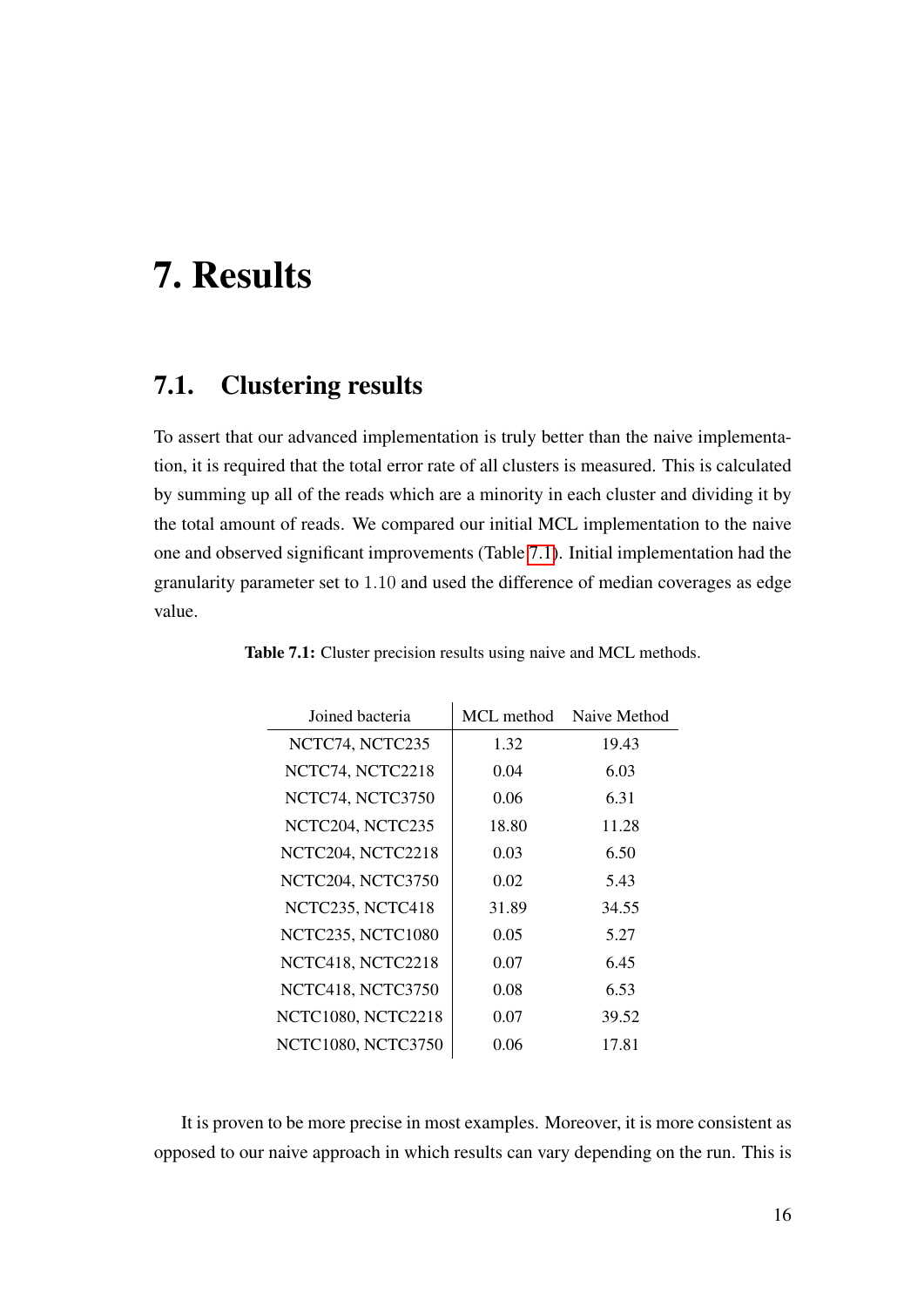due to the indeterministic trait of the first stage of clustering. The second stage of naive clustering heavily depends on the first one and tends to transfer most of the reads into a single large mixed cluster. This often occurs when the input has a large overlapping area of coverages [\(6.2\)](#page-17-1).

However, we didn't track the count of clusters because each implementation produced an acceptable number of clusters in the range of  $[2, 10]$ . It is also possible that purer examples like joined reads from NCTC204 and NCTC2218 sequences could be further improved by decreasing the granularity parameter.

However, this was not the target of our study as these examples didn't have any mixed contigs even in the baseline results. In one such example, we joined 4 reads together which showed to be easily mutually separable and still got no mixed contigs from the output of layout step.

### <span id="page-21-0"></span>7.2. Comparison of MCL edge values

Our initial implementation utilizing MCL algorithm valued edges of the graph as the difference of the percentile coverages of the reads. This worked excellent for the sequences which have very high average difference of percentile coverages (Table [7.1,](#page-20-2) Figure [7.1\)](#page-22-0).

To improve our solution, we also tried removing overlaps from the MCL input which are not strictly overlapping on one side. These overlaps are also filtered in Rala, but removing these overlaps earlier would erase illegal bonds in the graph and could potentially create cleaner clusters. We observed that, in some of our examples, roughly half of the illegal overlaps can be removed with this approach. However, this also removed just about the same ratio of the legal overlaps. The following formula was used for determining overlaps on strictly one side:

$$
f(x) = \begin{cases} 1, & \text{if } query_{left} > target_{left} \land query_{right} < target_{right} \\ 0, & \text{if } query_{left} > target_{left} \land query_{right} < target_{right} \\ -1, & \text{otherwise} \end{cases}
$$

where  $(query/target)_{left/right}$  defines trailing leftover before or after the overlap on query or target and positive result values represent strict overlapping on one side (1 for right overlap on query and 0 for left overlap on query read).

This approach doesn't yield significantly different results. Comparing clustering purity gives almost the same cluster count and distribution (Figure [7.2\)](#page-24-0). More interest-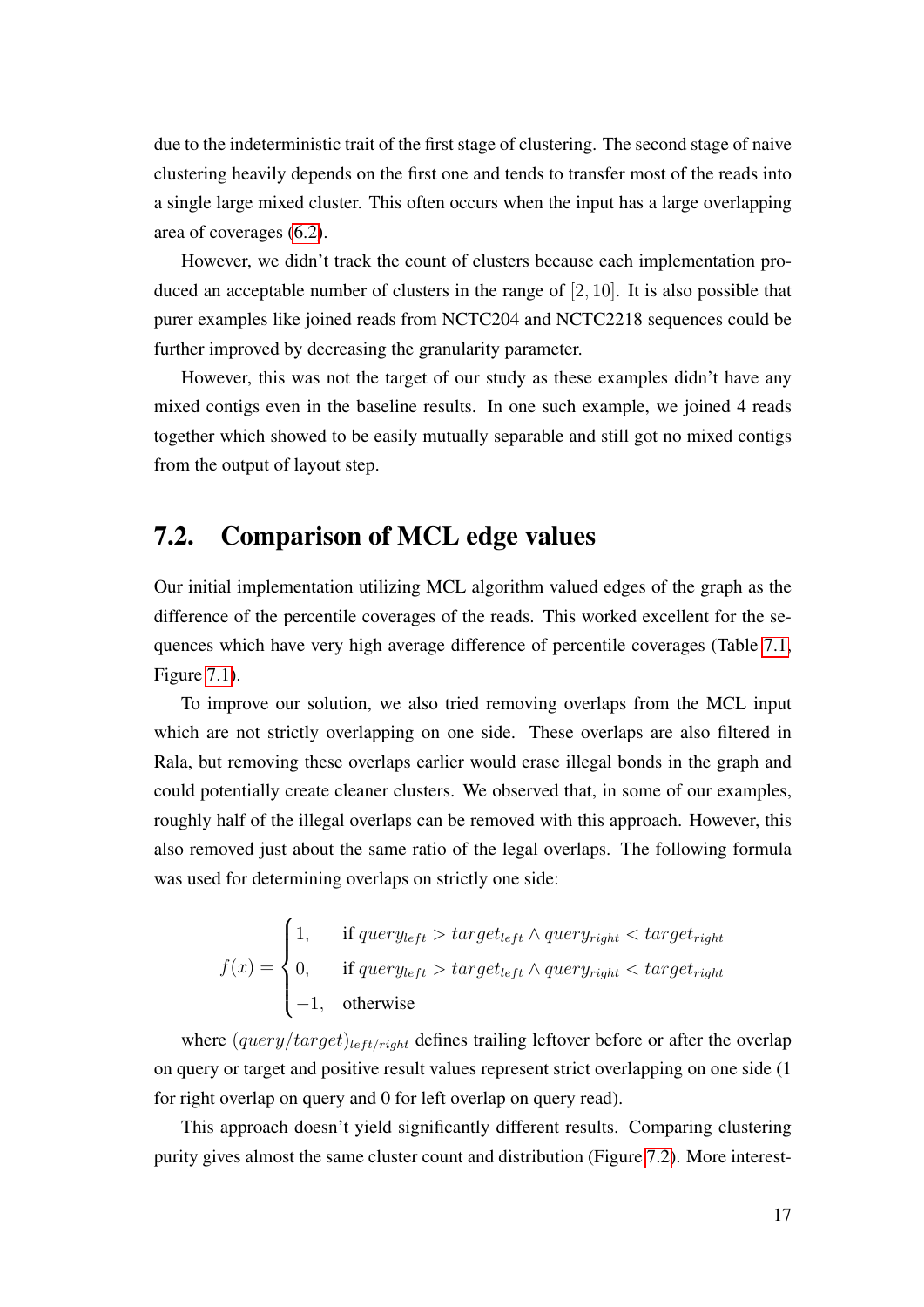<span id="page-22-0"></span>

median coverage

Figure 7.1: Example of two genomes easily separable on the basis of their median coverages. Orange and green histograms represent median histogram coverages of NCTC 235 and NCTC 1080 bacteria respectively, while blue one is their aggregate.

ingly, the first implementation of MCL (using all edges) yields better NG50 and NG90 coverages in most cases (Table [7.2\)](#page-23-0).

There are two issues with the approach of using the difference between percentile coverages as edge values. Firstly, there is no clear indicator that overlapping reads of the same species should have similar coverages in metagenome assembly. We could expect this in a single species sample without errors. However, in a multispecies sample, this is disrupted by error in sequencing, repetitive sequences and false overlapping by a multi-species sample (Figure [7.3\)](#page-25-0). Secondly, having overlapping regions of same percentile coverage values could result in bringing inter-species reads closer together in MCL input graph. To avoid this, we introduced other metrics. First one is the maximum difference between two percentile coverages. For example, we took maximum difference of  $50<sup>th</sup>$  and  $90<sup>th</sup>$  percentile coverage.

 $max(abs(a\ cov_{90} - b\ cov_{50}), abs(b\ cov_{90} - a\ cov_{50}))$ 

The second added feature was the difference in overlap count on the overlapping side.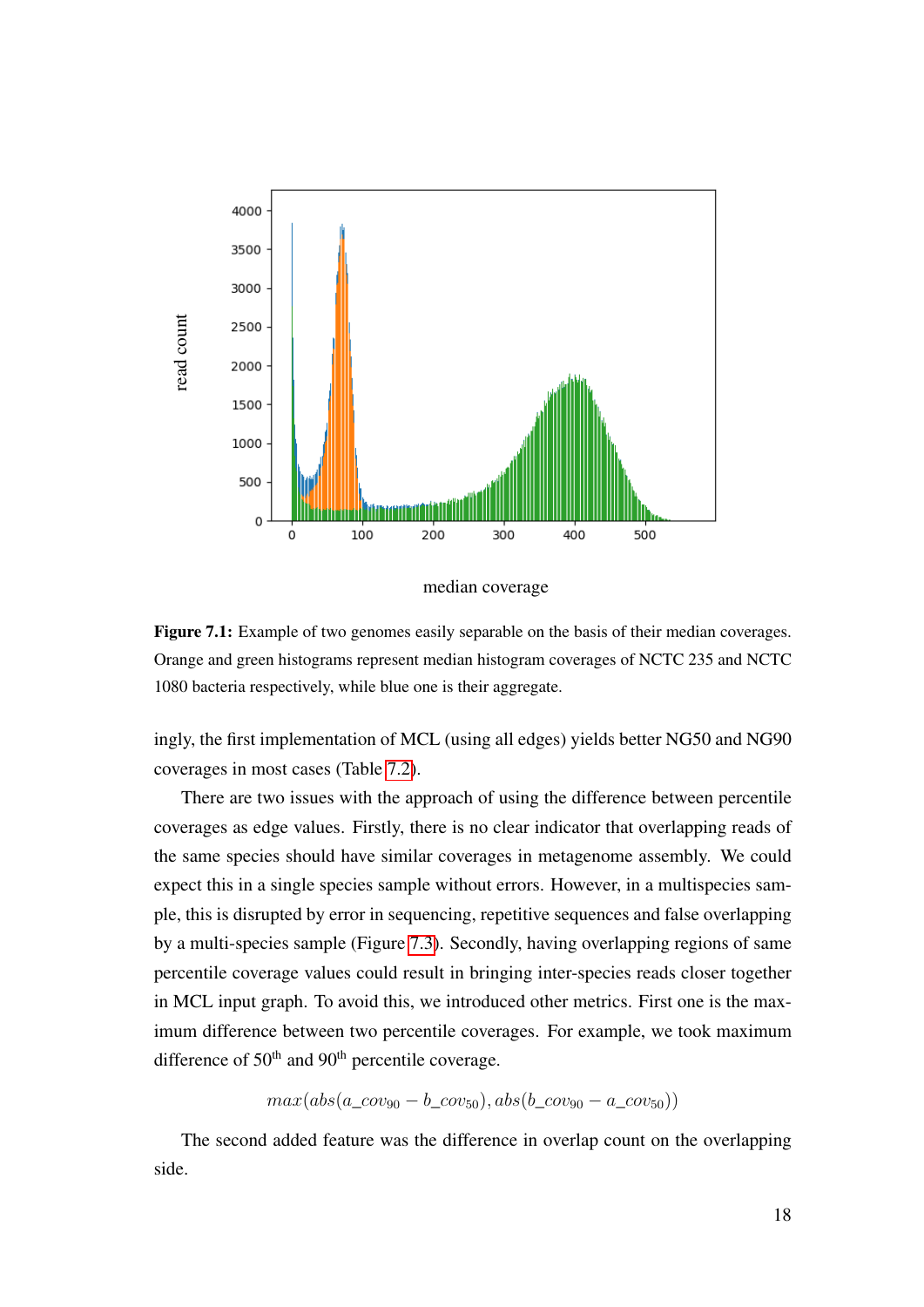| Joined input set | Reference genome | Rating      | $1st$ method   | $2nd$ method |
|------------------|------------------|-------------|----------------|--------------|
|                  | NCTC235          | <b>NG50</b> |                |              |
| NCTC204, NCTC235 |                  | <b>NG90</b> |                | 5            |
|                  | NCTC204          | <b>NG50</b> | 7              | 13           |
|                  |                  | <b>NG90</b> | 15             | 31           |
| NCTC235, NCTC418 | NCTC235          | <b>NG50</b> | $\overline{2}$ | 5            |
|                  |                  | <b>NG90</b> | 4              | 5            |
|                  | NCTC418          | <b>NG50</b> | 5              |              |
|                  |                  | <b>NG90</b> | N/A            | N/A          |

<span id="page-23-0"></span>Table 7.2: Sample comparison of layout results using base method and base method using strictly overlapping edges.

To combine these values together as a single value in the edge, we took the median relative value of these three features as shown in Figure [7.5.](#page-27-0) We also tried approaches with minimum and maximum values of said three features, but median has shown to be the best choice in our samples.

This approach resulted in a significantly smaller number of clusters while maintaining approximately same precision score across clusters (Figure [7.4\)](#page-26-0). In this approach, granularity value of 1.12 was used. In order to compare the quality of clusters generated by both methods, we tried matching the number of clusters in base MCL approach and the new one. We attempted this by trying to reduce the number of clusters in base approach. However, cluster count didn't change significantly after granularity value was decreased by 0.02.

The contaminated length was smaller and median purity of NG50 and NG90 contigs were overally higher in most cases. However, this approach resulted in higher fragmentation represented by deteriorated NG ratings in nearly all cases despite having larger clusters.

We also tried multiplying each edge value with the squared quality of the overlap. This increased number of clusters once again and deteriorated overall precision of clusters. Decreasing granularity parameter decreased the number of clusters once again, but retained worse cluster precisions.

Our best approach maintains same species coverages as Rala ran on single input sequences. It also somewhat improves on the Rala ran without clustering. In most samples, we observed much cleaner contigs (Table [7.3\)](#page-28-0). However, additional fragmen-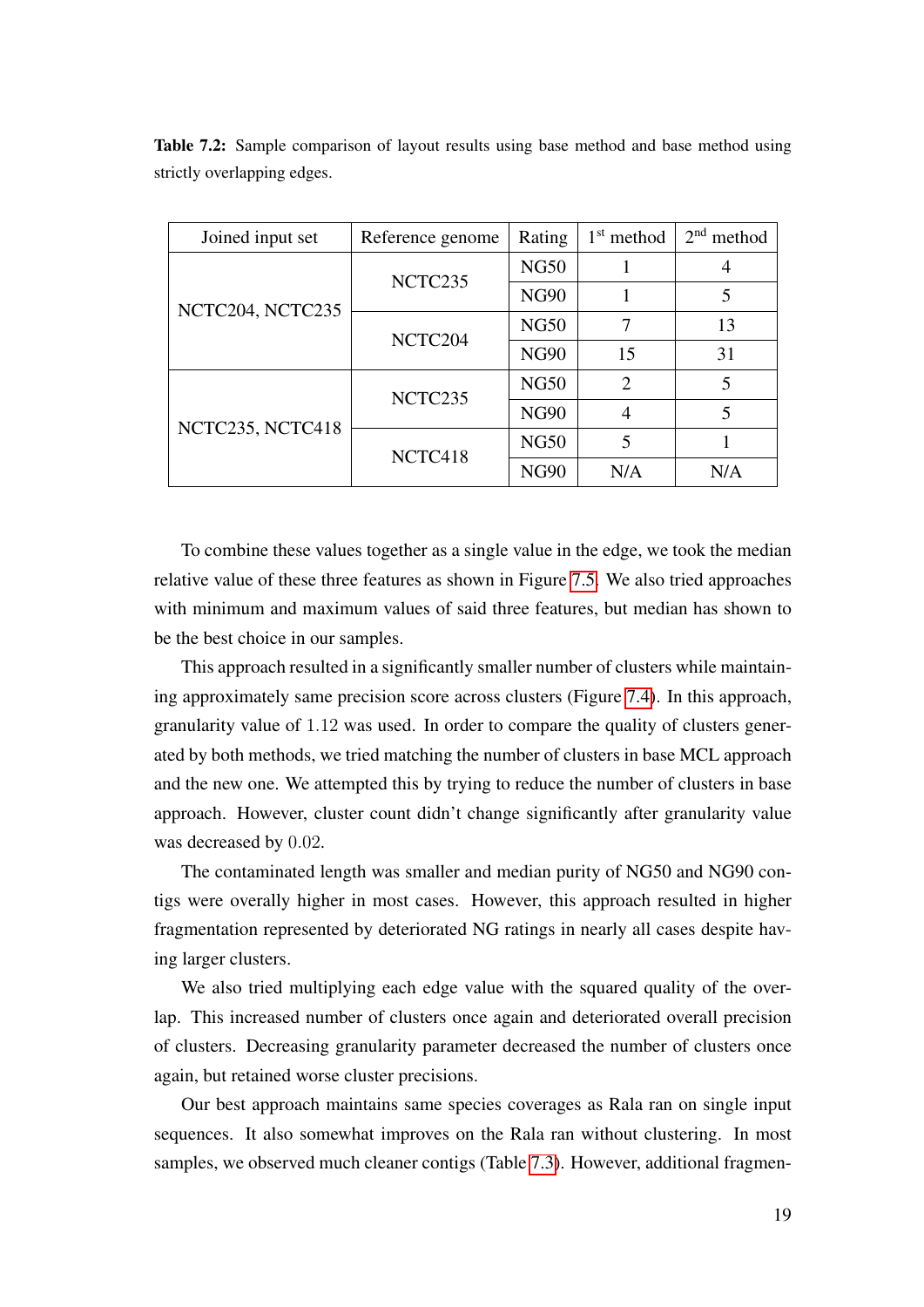<span id="page-24-0"></span>

| Cluster precision | 1 <sup>st</sup> species read count in cluster | $2nd$ species read count in cluster |
|-------------------|-----------------------------------------------|-------------------------------------|
| 0.6267            | 26405                                         | 44335                               |
| 0.7340            | 10425                                         | 28768                               |
| 0.7232            | 7158                                          | 18706                               |
| 0.5870            | 6789                                          | 9651                                |
| 0.5842            | 4982                                          | 6999                                |
| 0.7013            | 2830                                          | 6643                                |
| 0.7003            | 2770                                          | 6474                                |
| 0.9999            | 8967                                          | 1                                   |
| 0.5087            | 3898                                          | 3764                                |
| 0.7477            | 1604                                          | 4754                                |
| 0.8739            | 573                                           | 3970                                |
| 0.5597            | 1306                                          | 1660                                |
| 0.6121            | 713                                           | 1125                                |

(a) removed non-strictly overlapping edges

| Cluster precision |                | $1st$ species read count in cluster $2nd$ species read count in cluster |
|-------------------|----------------|-------------------------------------------------------------------------|
| 0.6307            | 23828          | 40696                                                                   |
| 0.6584            | 13008          | 25075                                                                   |
| 0.7187            | 10591          | 27064                                                                   |
| 0.5869            | 7162           | 10177                                                                   |
| 0.6926            | 5158           | 11619                                                                   |
| 0.9998            | 9514           | $\overline{2}$                                                          |
| 0.6925            | 2591           | 5834                                                                    |
| 0.5448            | 4528           | 3784                                                                    |
| 0.7593            | 1447           | 4564                                                                    |
| 0.6768            | 1892           | 3962                                                                    |
| 0.9997            | $\overline{2}$ | 5841                                                                    |
| 0.5640            | 1314           | 1700                                                                    |

(b) base MCL edge values

Figure 7.2: Comparison of MCL edge values clustering results

tation occurred in our approach as expected.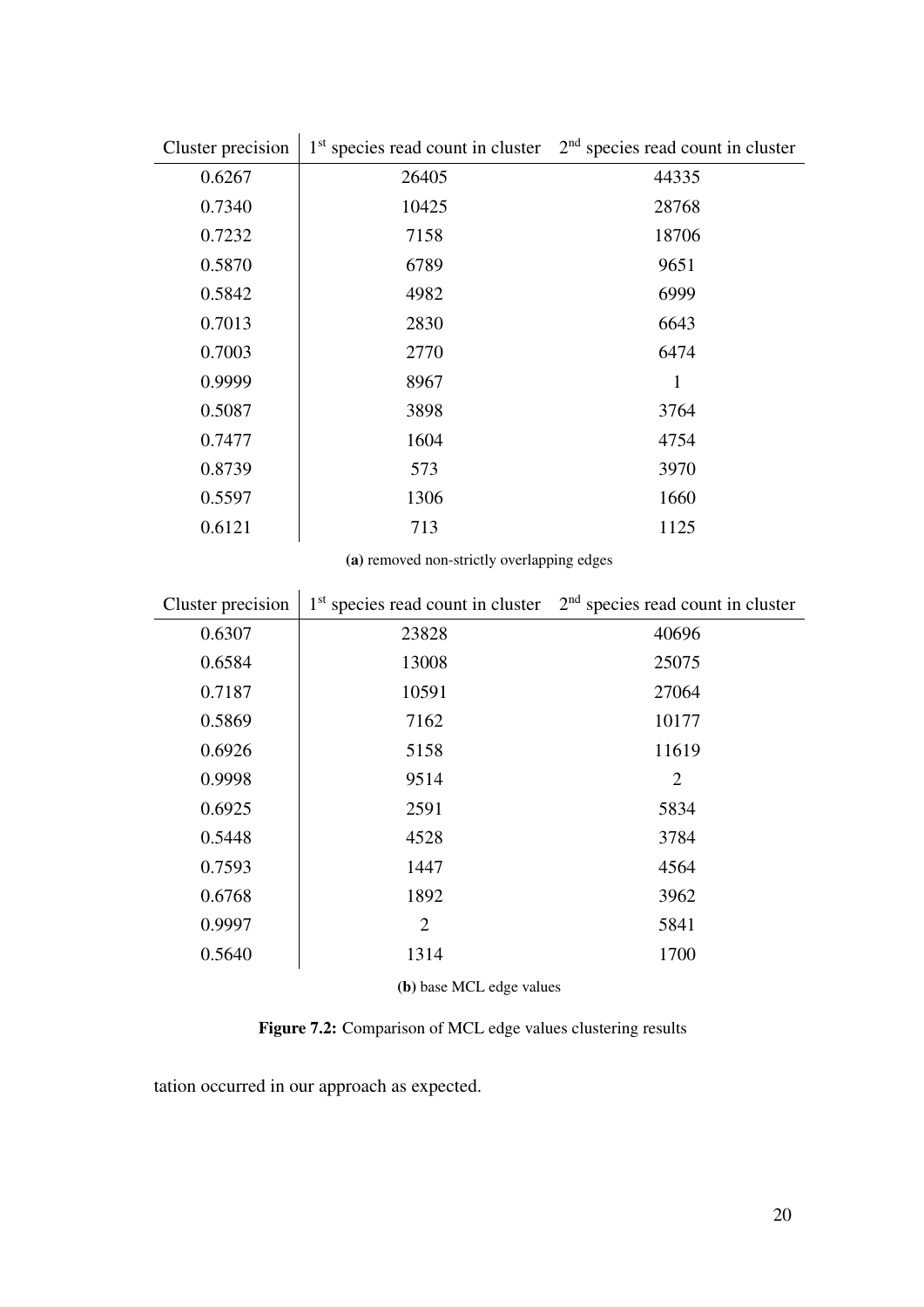<span id="page-25-0"></span>

Figure 7.3: Coverage graph of a sample contig produced by Rala.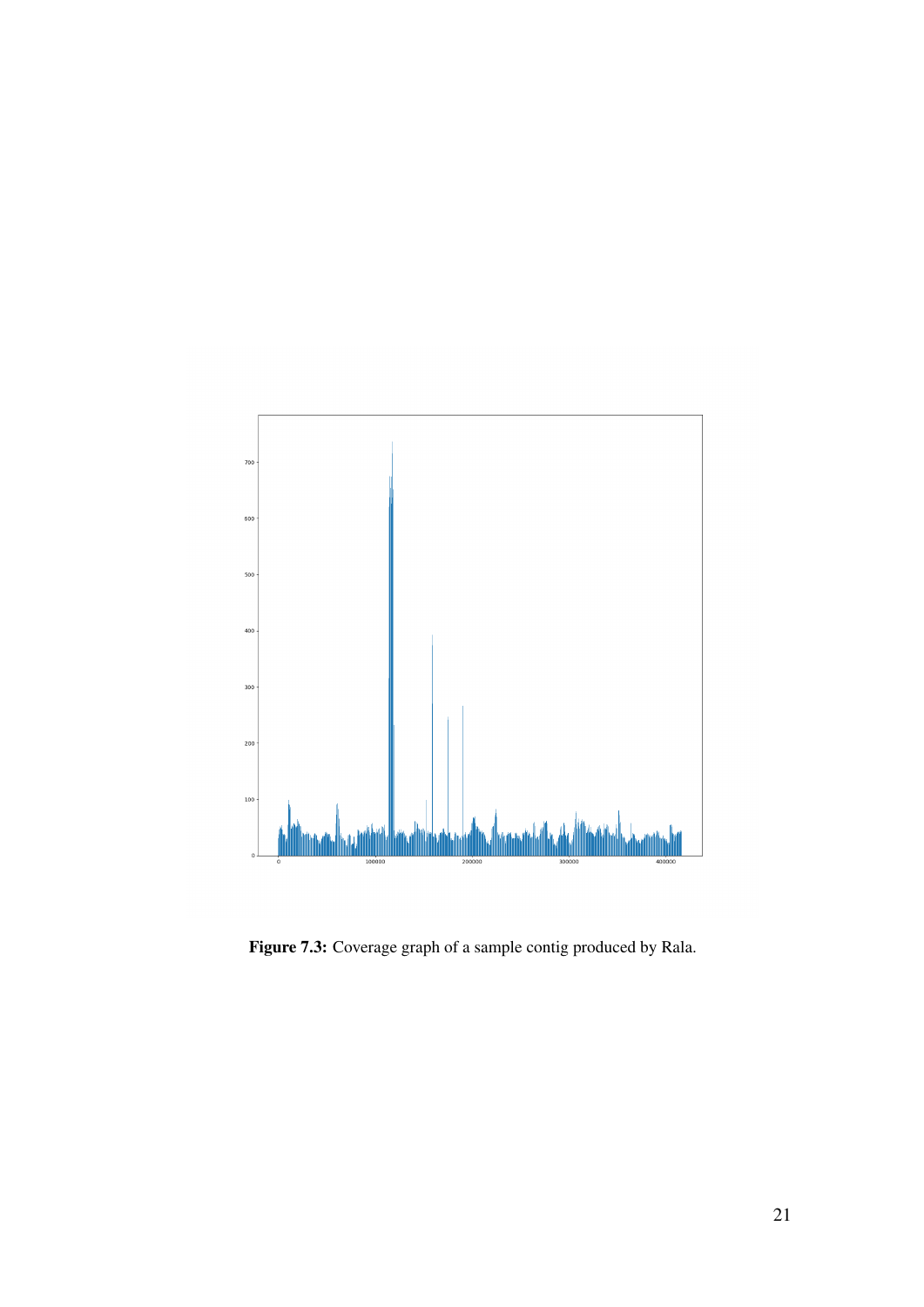<span id="page-26-0"></span>

| Cluster precision        |                                               | $1st$ species read count in cluster $2nd$ species read count in cluster |  |  |  |
|--------------------------|-----------------------------------------------|-------------------------------------------------------------------------|--|--|--|
| 0.9648                   | 1486                                          | 40778                                                                   |  |  |  |
| 0.9989                   | 24789                                         | 27                                                                      |  |  |  |
| 0.9742                   | 426                                           | 16071                                                                   |  |  |  |
| 0.7785                   | 3342                                          | 11746                                                                   |  |  |  |
| 0.9017                   | 1448                                          | 13279                                                                   |  |  |  |
| 0.9412                   | 654                                           | 10468                                                                   |  |  |  |
| 0.9996                   | $\overline{4}$                                | 10371                                                                   |  |  |  |
| 0.9277                   | 596                                           | 7642                                                                    |  |  |  |
| 0.9477                   | 405                                           | 7345                                                                    |  |  |  |
| 0.9989                   | 7314                                          | 8                                                                       |  |  |  |
| 0.8005                   | 1045                                          | 4193                                                                    |  |  |  |
| 0.9998                   | $\mathbf{1}$                                  | 5162                                                                    |  |  |  |
| 0.952                    | 207                                           | 4104                                                                    |  |  |  |
| 0.999                    | 3                                             | 2885                                                                    |  |  |  |
| 0.9995                   | 2063                                          | $\mathbf{1}$                                                            |  |  |  |
| (a) base MCL edge values |                                               |                                                                         |  |  |  |
| Cluster precision        | 1 <sup>st</sup> species read count in cluster | $2nd$ species read count in cluster                                     |  |  |  |
| 0.9708                   | 2196                                          | 72948                                                                   |  |  |  |
| 0.8454                   | 11195                                         | 61240                                                                   |  |  |  |
| 0.9993                   | 14677                                         | 10                                                                      |  |  |  |

(b) median of three features edge values

0.9995 12789 6

0.999 2929 3

Figure 7.4: Comparison of MCL edge values clustering results.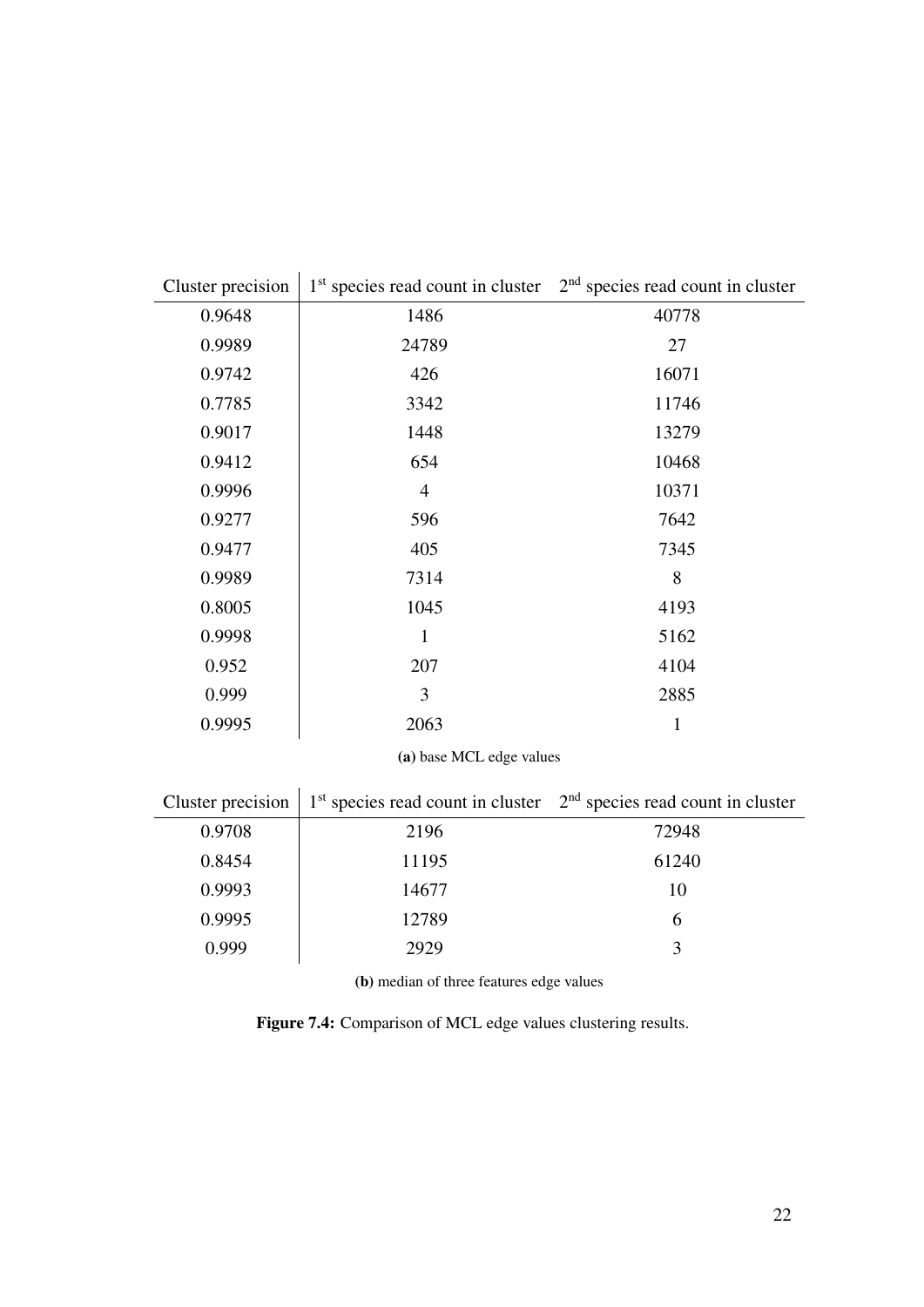```
# pcov_x - x percentile coverage of the read
np.median([
 abs(
   info[a_id].pcov_10 - info[b_id].pcov_10
 ) /max(info[a_id].pcov_10, info[b_id].pcov_10, 1
 ),
 max(
  abs(
    info[a_id].pcov_90 - info[b_id].pcov_50
  ) /max(info[a_id].pcov_90, info[b_id].pcov_50, 1
  ),
  abs(
    info[b_id].pcov_90 - info[a_id].pcov_50
  ) / max(
    info[b_id.]pcov_90, info[a_id].pcov_50, 1
   )
 )] + ([
 abs(
   (
    info[a_id].rightside_overlaps -
       info[b_id].leftside_overlaps
  ) / max (
    info[a_id].rightside_overlaps),
       info[b_id].leftside_overlaps), 1
   ) if side == 0 else \
   (
    info[a_id].leftside_overlaps -
       info[b_id].rightside_overlaps
   ) / max(
    info[a_id].leftside_overlaps,
       info[b_id].rightside_overlaps, 1
   )
 )] if side != -1 else [])
)
```
#### Figure 7.5: Algorithm for calculating edge values for MCL in our final approach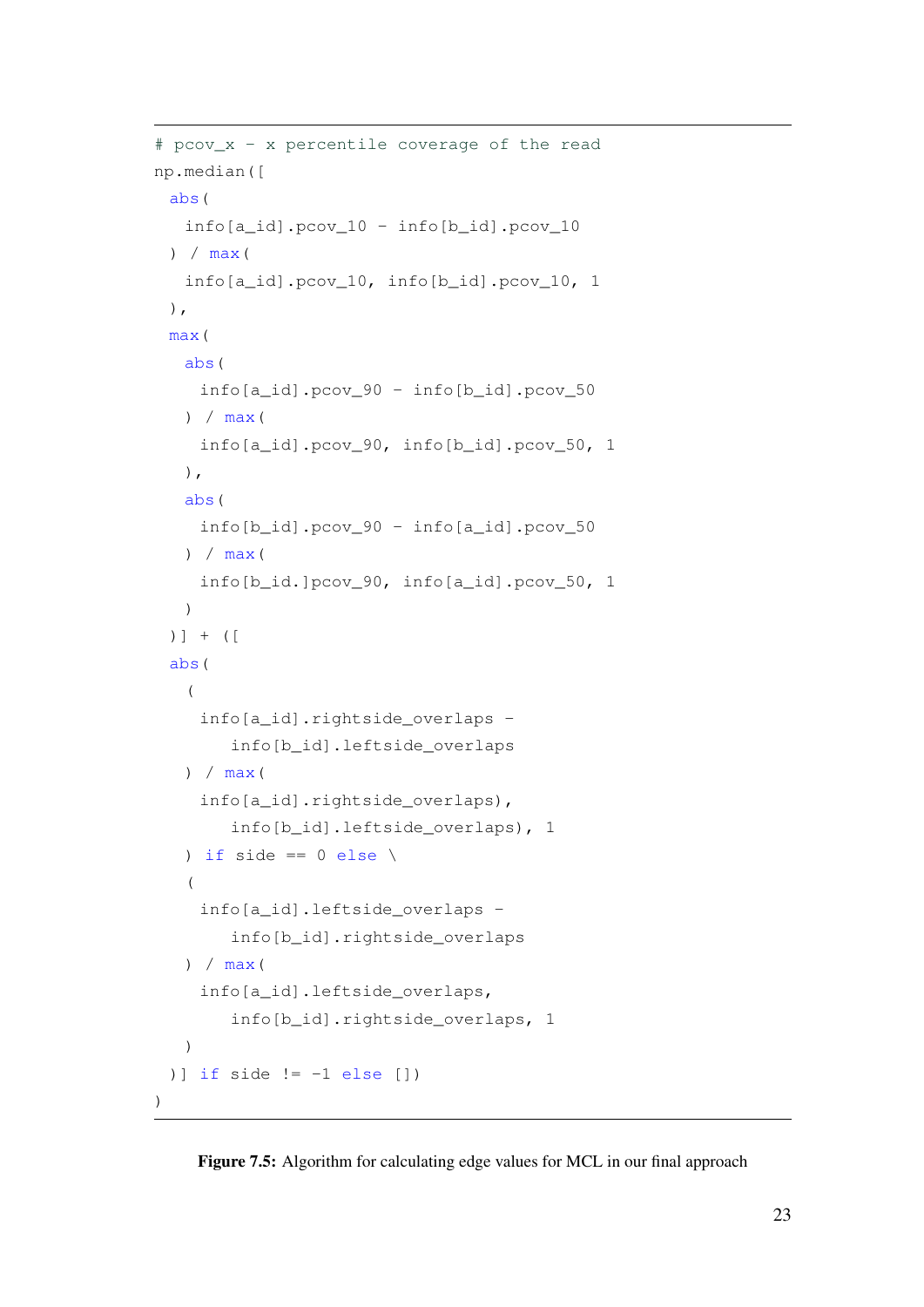<span id="page-28-0"></span>Table 7.3: Sample comparison of layout results using MCL clustering method and baseline method of running Rala without clustering.

| Joined input set | Reference genome                  | Rating      | Our approach   | <b>Baseline</b> |
|------------------|-----------------------------------|-------------|----------------|-----------------|
|                  | NCTC235                           | <b>NG50</b> | 4              | 4               |
|                  |                                   | <b>NG90</b> | $\overline{4}$ | 4               |
| NCTC235, NCTC418 | NCTC418                           | <b>NG50</b> | $\overline{2}$ | $\overline{2}$  |
|                  |                                   | <b>NG90</b> | N/A            | N/A             |
|                  | Maximum total contaminated length | 317848      | 1954764        |                 |
| NCTC74, NCTC204  | NCTC74                            | <b>NG50</b> | 5              | 3               |
|                  |                                   | <b>NG90</b> | 9              | N/A             |
|                  | NCTC204                           | <b>NG50</b> | 17             | 9               |
|                  |                                   | <b>NG90</b> | N/A            | N/A             |
|                  | Maximum total contaminated length |             | 68114          | 2085259         |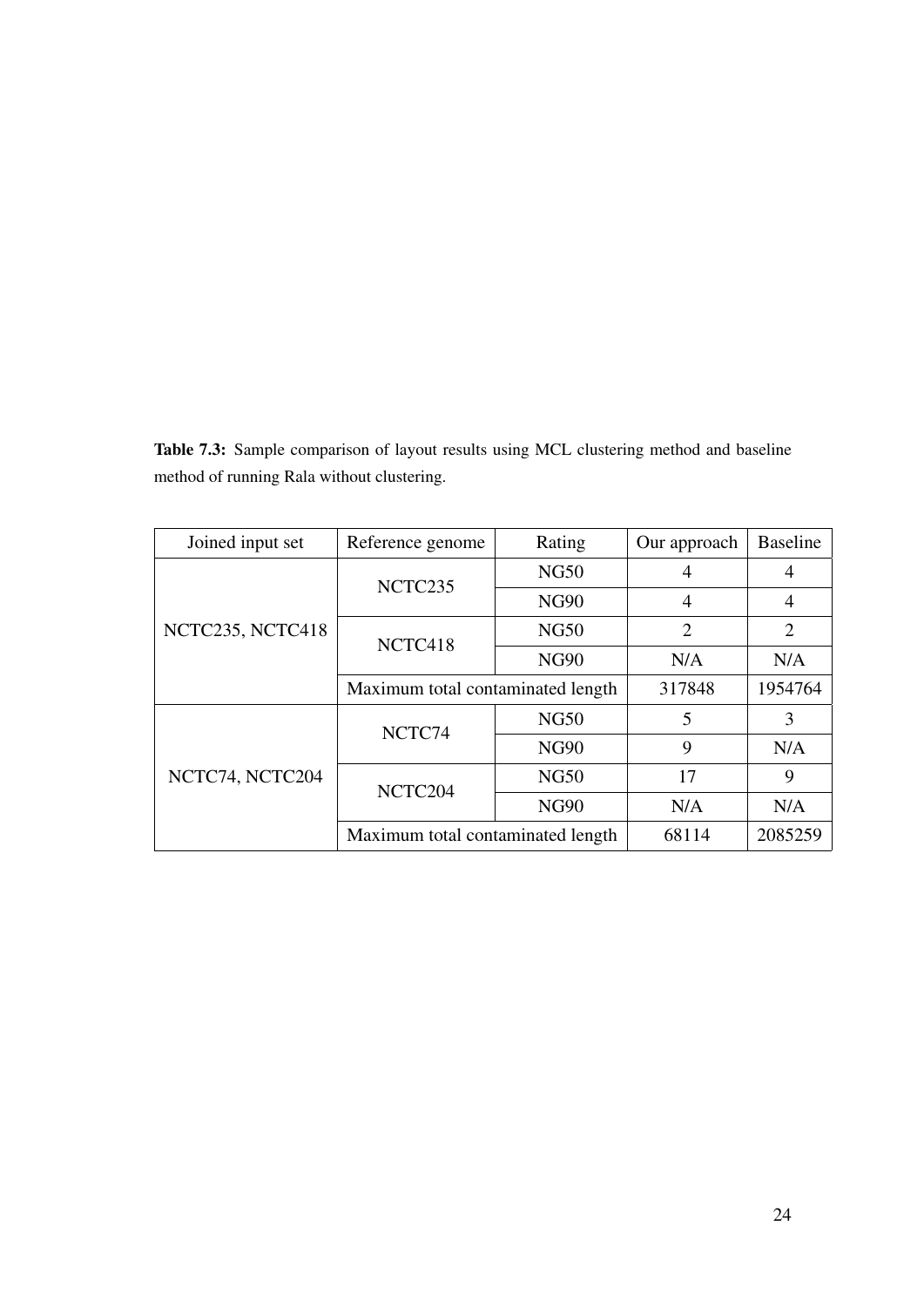## <span id="page-29-0"></span>8. Discussion

Naive cluster implementation heavily suffered due to very high possibility and often occurrence of creating large clusters of multiple species. In such situations, the first stage already resulted in highly mixed and large clusters. This would be even further emphasized in the second stage where most of the reads would be moved to the exact same large cluster, creating a super-large multi-species cluster containing most of the sample reads.

MCL has easily proven to be better at clustering reads in this situation. However, its weakness lays in a large number of illegal overlaps which are translated as edges in the MCL input. This issue could be resolved by removing additional edges. It is worth noting that some of the joined sequences have some amount of false overlapping, which suggests that perfect classification of illegal overlaps may not be needed to achieve highly accurate clustering results. Second, and maybe significantly easier way to improve the clustering would be exploring additional mapping functions for the values between edges. MCL does a great job in separating clusters deterministically, but values between edges should be chosen carefully. If done wrong, MCL clustering can result in large multi-species clusters similarly to naive implementation.

One of the downsides of all our approaches to clustering with MCL is that species with very high overlap in the genome will be easily grouped together just on the basis of connectivity between clusters. In these situations, it is impossible to separate clusters based on the features we used. This is best represented in case of joined input of NCTC204 and NCTC418 which are genomically similar species and have a large number of interspecies overlaps.

Selecting higher granularity values would improve the cluster precision as well as contig purity but would result in more fragmented contigs. It would also result in a fragmented clustering, meaning that we couldn't have reconstructed a genome from a single cluster but would rather need to group some clusters back together. This leads to other problems since it would be hard to identify clusters which contain the same species contigs. One possible solution to this problem is to identify clusters which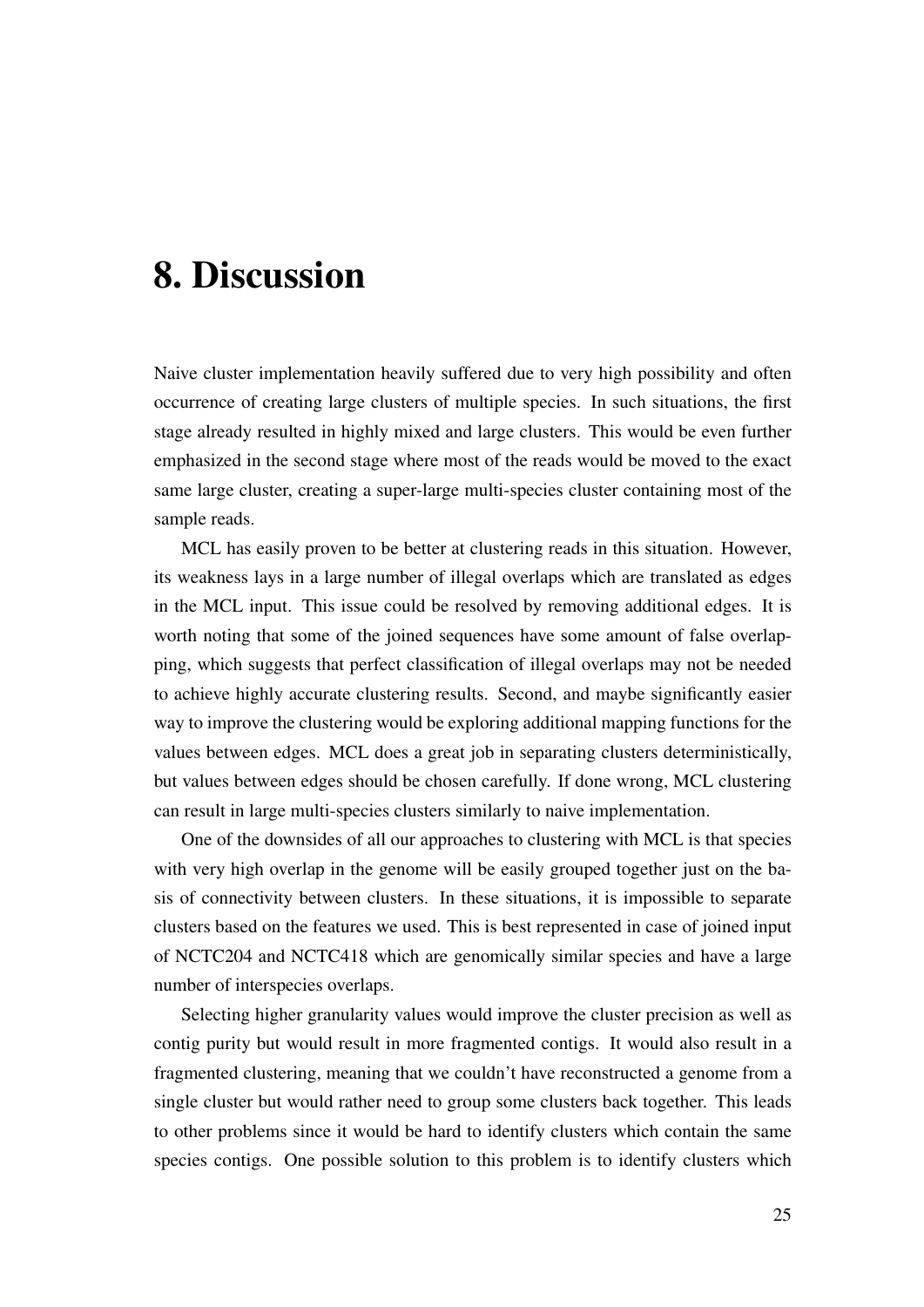would be mapped to known genomes with high accuracy. However, this requires great time and space complexity of the algorithm.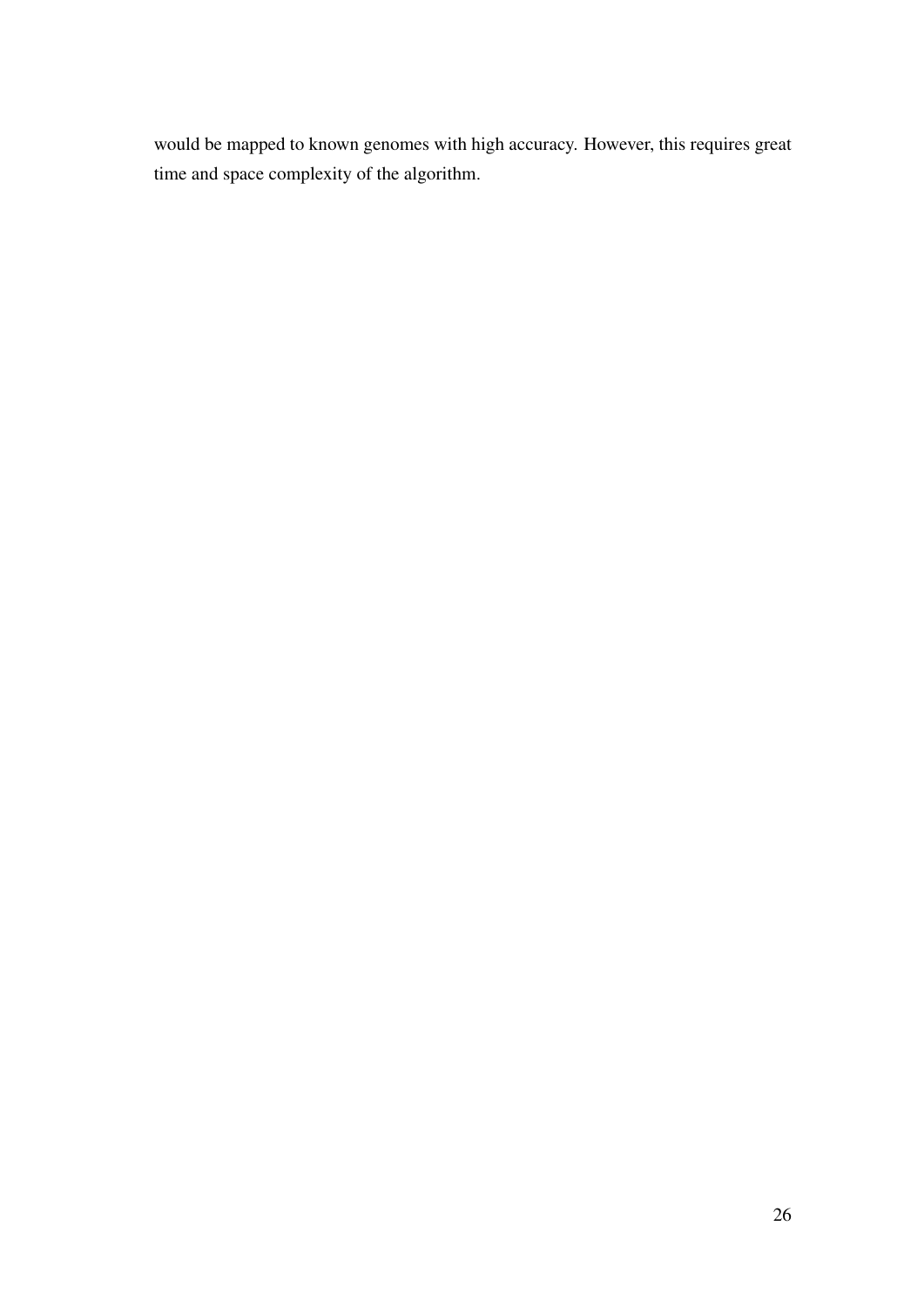## <span id="page-31-0"></span>9. Conclusion

Metagenomic sequencing poses many challenges. Reads clustering may be a sufficient way to solve this issue. Our final implementation improved the results of Rala tool by creating cleaner contigs. The tradeoff of this approach is additional fragmentation of the assembly.

However, it cannot reliably separate clusters that have similar genomic sequences. Moreover, it is difficult to choose cluster count. By generating larger cluster count than required, the assembly is additionally fragmented. This is a recurring problem in all our approaches.

Both, the MCL input and classification of invalid overlaps, could be further improved. Classification of invalid overlaps wasn't thoroughly researched and could give a significant performance boost to our approach. MCL could be improved as well, by further investigation of the mapping functions for the computation of the edges.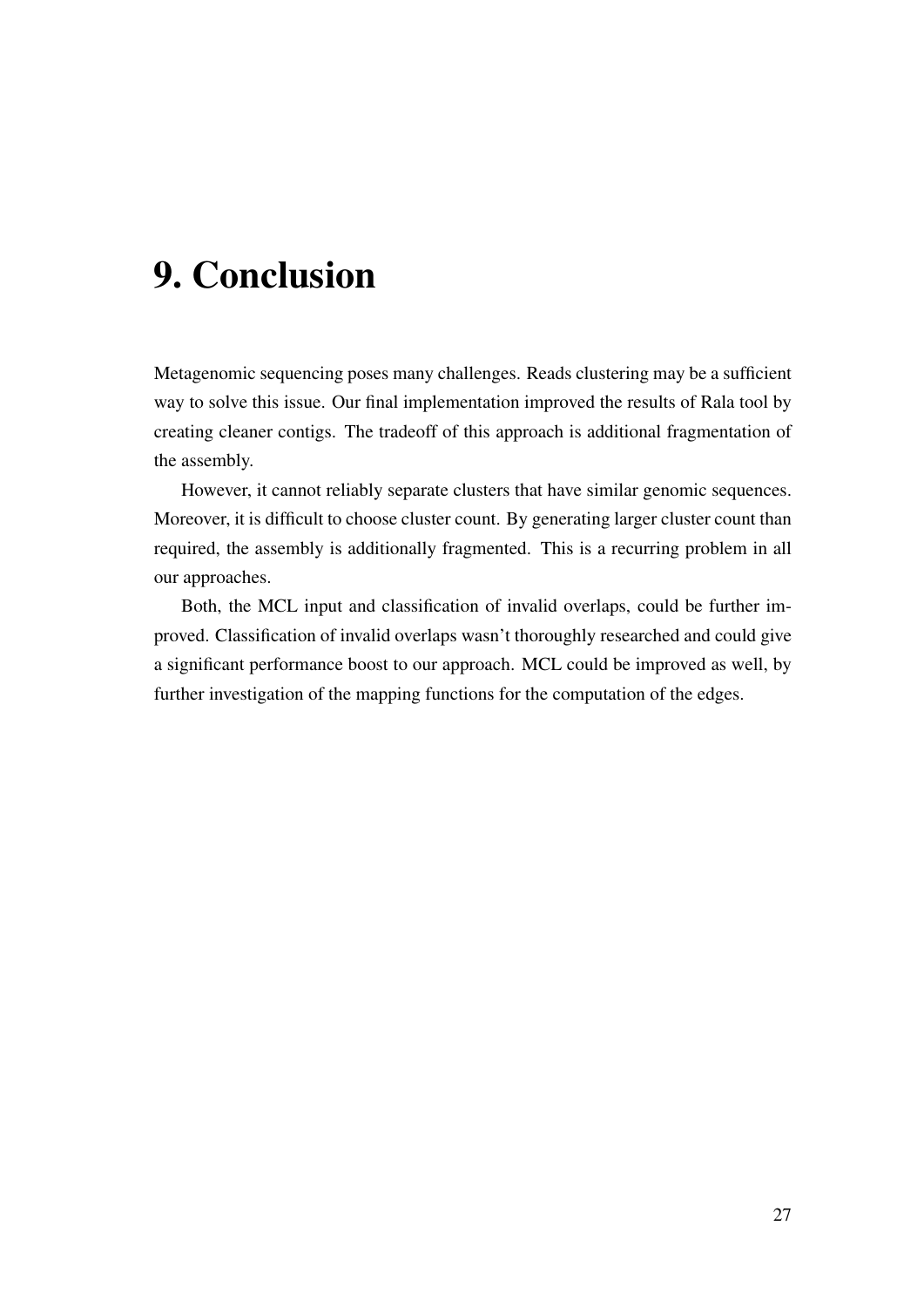### <span id="page-32-0"></span>BIBLIOGRAPHY

- <span id="page-32-6"></span>[1] Heng Li. miniasm. URL [https://github.com/lh3/miniasm/blob/](https://github.com/lh3/miniasm/blob/master/PAF.md) [master/PAF.md](https://github.com/lh3/miniasm/blob/master/PAF.md).
- <span id="page-32-3"></span>[2] Heng Li. Minimap2: pairwise alignment for nucleotide sequences. *Bioinformatics*, stranica bty191, 2018. doi: 10.1093/bioinformatics/bty191. URL [http://dx.](http://dx.doi.org/10.1093/bioinformatics/bty191) [doi.org/10.1093/bioinformatics/bty191](http://dx.doi.org/10.1093/bioinformatics/bty191).
- <span id="page-32-1"></span>[3] Mirjana Domazet-Lošo Mile Šikic. Bioinformatika - skripta. 12 2013. ´
- <span id="page-32-2"></span>[4] Christopher Quince, Alan W Walker, Jared T Simpson, Nicholas J Loman, i Nicola Segata. Shotgun metagenomics, from sampling to analysis. 35:833–844, 09 2017.
- <span id="page-32-5"></span>[5] Stijn van Dongen. Graph clustering by flow simulation. 2000.
- <span id="page-32-4"></span>[6] Robert Vaser. *Rala*. Faculty of Electrical Engineering and Computing, 2018. URL <https://github.com/rvaser/rala>.